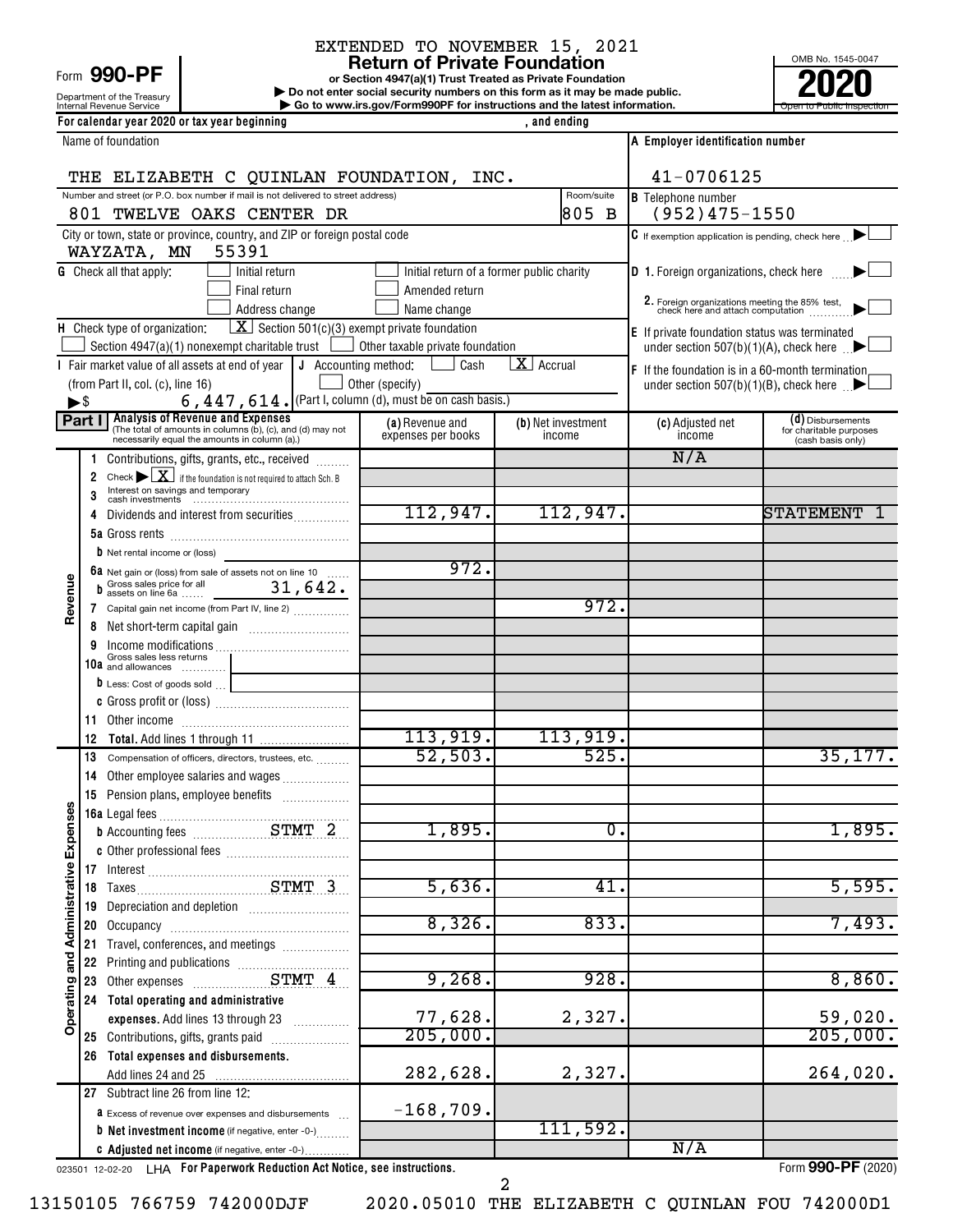|                      |                                                                                    | THE ELIZABETH C QUINLAN FOUNDATION, INC.<br>Form 990-PF (2020)                                                 |                   |                                                                                                     | 41-0706125<br>Page 2  |
|----------------------|------------------------------------------------------------------------------------|----------------------------------------------------------------------------------------------------------------|-------------------|-----------------------------------------------------------------------------------------------------|-----------------------|
|                      | <b>Balance Sheets</b> Attached schedules and amounts in the description<br>Part II |                                                                                                                | Beginning of year | End of year                                                                                         |                       |
|                      |                                                                                    | column should be for end-of-year amounts only.                                                                 | (a) Book Value    | (b) Book Value                                                                                      | (c) Fair Market Value |
|                      |                                                                                    | 1 Cash - non-interest-bearing                                                                                  | 100.              | 107.                                                                                                | 107.                  |
|                      |                                                                                    | 2 Savings and temporary cash investments                                                                       | 268, 852.         | 130,943.                                                                                            | 130,943.              |
|                      |                                                                                    | 3,192.<br>3 Accounts receivable                                                                                |                   |                                                                                                     |                       |
|                      |                                                                                    | Less: allowance for doubtful accounts                                                                          | 3,603.            | 3,192.                                                                                              | 3,192.                |
|                      |                                                                                    | 4 Pledges receivable                                                                                           |                   |                                                                                                     |                       |
|                      |                                                                                    | Less: allowance for doubtful accounts                                                                          |                   |                                                                                                     |                       |
|                      |                                                                                    |                                                                                                                |                   |                                                                                                     |                       |
|                      |                                                                                    |                                                                                                                |                   |                                                                                                     |                       |
|                      |                                                                                    | 6 Receivables due from officers, directors, trustees, and other                                                |                   |                                                                                                     |                       |
|                      |                                                                                    |                                                                                                                |                   |                                                                                                     |                       |
|                      |                                                                                    |                                                                                                                |                   |                                                                                                     |                       |
|                      |                                                                                    | Less: allowance for doubtful accounts                                                                          |                   |                                                                                                     |                       |
| Assets               |                                                                                    |                                                                                                                |                   |                                                                                                     |                       |
|                      |                                                                                    |                                                                                                                |                   | 3,569.                                                                                              | 3,569.                |
|                      |                                                                                    | 10a Investments - U.S. and state government obligations STMT 5                                                 | 226, 297.         | 226, 297.                                                                                           | 226, 297.             |
|                      |                                                                                    |                                                                                                                | 100,082.          | 100,082.                                                                                            | 121,078.              |
|                      |                                                                                    |                                                                                                                |                   |                                                                                                     |                       |
|                      |                                                                                    | 11 Investments - land, buildings, and equipment: basis  > _______________                                      |                   |                                                                                                     |                       |
|                      |                                                                                    |                                                                                                                |                   |                                                                                                     |                       |
|                      |                                                                                    |                                                                                                                |                   |                                                                                                     |                       |
|                      |                                                                                    |                                                                                                                | 3,502,342.        | 3,465,905.                                                                                          | 5,961,813.            |
|                      |                                                                                    | 14 Land, buildings, and equipment: basis                                                                       |                   |                                                                                                     |                       |
|                      |                                                                                    |                                                                                                                |                   |                                                                                                     |                       |
|                      |                                                                                    | 15 Other assets (describe SECURITY DEPOSIT                                                                     | 615.              | 615.                                                                                                | 615.                  |
|                      |                                                                                    | 16 Total assets (to be completed by all filers - see the                                                       |                   |                                                                                                     |                       |
|                      |                                                                                    |                                                                                                                |                   |                                                                                                     | 6,447,614.            |
|                      |                                                                                    |                                                                                                                |                   | $\begin{array}{ c c c c c }\n 4,101,891. & 3,930,710. & \ \hline\n 1,970. & 1,970. & \ \end{array}$ |                       |
|                      |                                                                                    |                                                                                                                |                   |                                                                                                     |                       |
|                      | 18                                                                                 |                                                                                                                |                   |                                                                                                     |                       |
|                      | 19                                                                                 | Deferred revenue informational contracts and a contract of the contract of the contract of the contract of the |                   |                                                                                                     |                       |
|                      | 20                                                                                 | Loans from officers, directors, trustees, and other disqualified persons                                       |                   |                                                                                                     |                       |
| Liabilities          |                                                                                    |                                                                                                                |                   |                                                                                                     |                       |
|                      |                                                                                    | 22 Other liabilities (describe > STATEMENT 8 )                                                                 | 13,372.           | 10,900.                                                                                             |                       |
|                      |                                                                                    |                                                                                                                |                   |                                                                                                     |                       |
|                      | 23                                                                                 |                                                                                                                | 15,342.           | 12,870.                                                                                             |                       |
|                      |                                                                                    | Foundations that follow FASB ASC 958, check here $\ldots$ $\blacktriangleright$ $\boxed{X}$                    |                   |                                                                                                     |                       |
|                      |                                                                                    | and complete lines 24, 25, 29, and 30.                                                                         |                   |                                                                                                     |                       |
|                      | 24                                                                                 | Net assets without donor restrictions                                                                          | 3, 274, 360.      | 3, 105, 651.                                                                                        |                       |
| <b>Fund Balances</b> |                                                                                    | 25 Net assets with donor restrictions                                                                          | 812,189.          | 812, 189.                                                                                           |                       |
|                      |                                                                                    | Foundations that do not follow FASB ASC 958, check here >                                                      |                   |                                                                                                     |                       |
|                      |                                                                                    | and complete lines 26 through 30.                                                                              |                   |                                                                                                     |                       |
| ৯                    |                                                                                    | 26 Capital stock, trust principal, or current funds                                                            |                   |                                                                                                     |                       |
|                      | 27                                                                                 | Paid-in or capital surplus, or land, bldg., and equipment fund                                                 |                   |                                                                                                     |                       |
|                      | 28                                                                                 | Retained earnings, accumulated income, endowment, or other funds                                               |                   |                                                                                                     |                       |
| <b>Net Assets</b>    | 29                                                                                 | Total net assets or fund balances                                                                              | 4,086,549.        | 3,917,840.                                                                                          |                       |
|                      |                                                                                    |                                                                                                                | 4,101,891.        |                                                                                                     |                       |
|                      | 30                                                                                 | Total liabilities and net assets/fund balances                                                                 |                   | 3,930,710.                                                                                          |                       |
|                      | Part III                                                                           | Analysis of Changes in Net Assets or Fund Balances                                                             |                   |                                                                                                     |                       |
|                      |                                                                                    | 1 Total net assets or fund balances at beginning of year - Part II, column (a), line 29                        |                   |                                                                                                     |                       |
|                      |                                                                                    |                                                                                                                |                   | $\mathbf{1}$                                                                                        | 4,086,549.            |
|                      |                                                                                    | 2 Enter amount from Part I, line 27a                                                                           |                   | $\overline{2}$                                                                                      | $-168,709.$           |
| 3                    |                                                                                    | Other increases not included in line 2 (itemize) $\blacktriangleright$                                         |                   | 3                                                                                                   | 0.                    |
| 4                    |                                                                                    | Add lines 1, 2, and 3                                                                                          |                   | 4                                                                                                   | 3,917,840.            |
| 5                    |                                                                                    | Decreases not included in line 2 (itemize) >                                                                   |                   | 5                                                                                                   | 0.                    |
| 6                    |                                                                                    |                                                                                                                |                   | 6                                                                                                   | 3,917,840.            |

Form (2020) **990-PF**

023511 12-02-20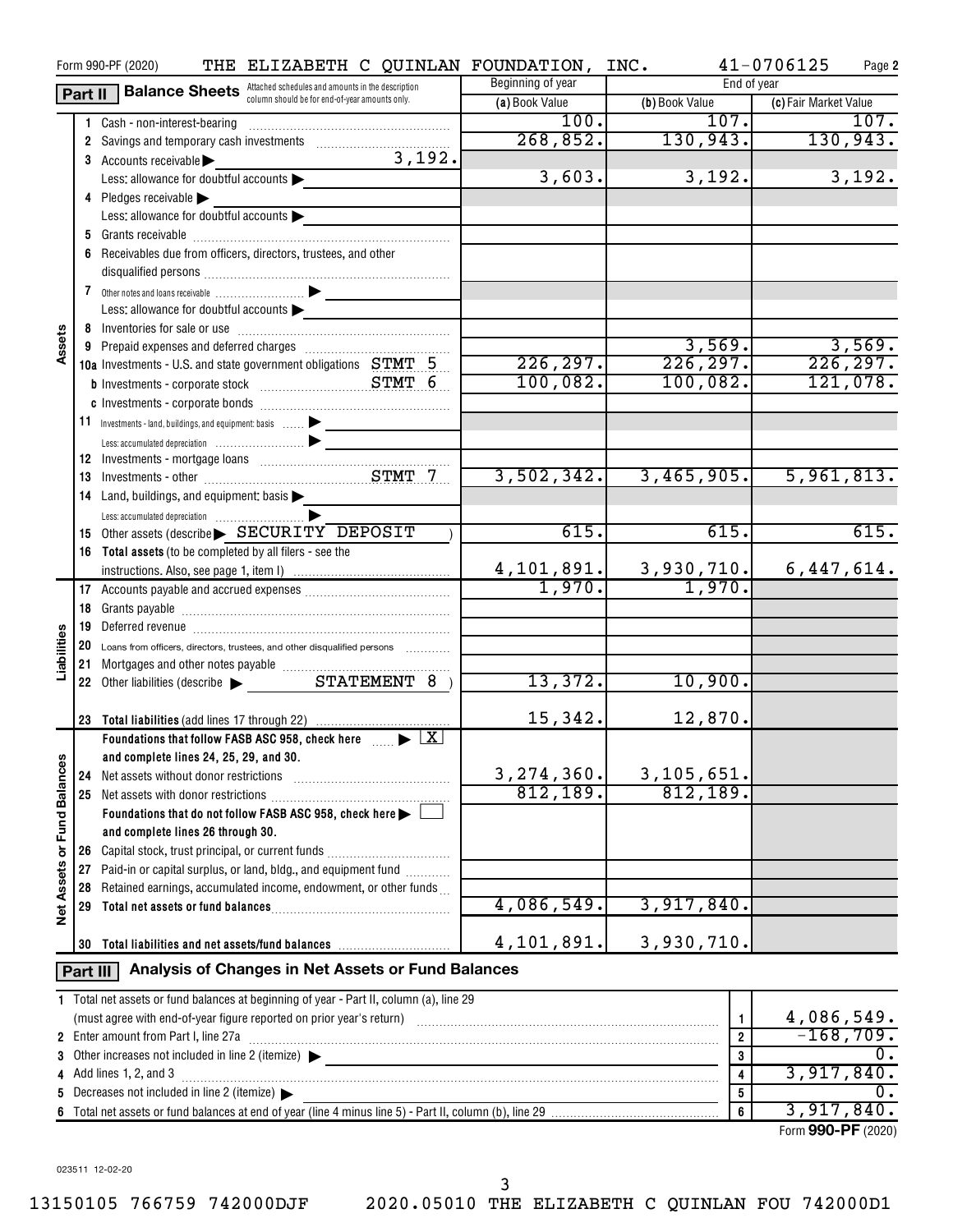| Form 990-PF (2020)                                                              | THE ELIZABETH C QUINLAN FOUNDATION, INC.                                                                                                      |                                                   |                                  |             | 41-0706125                                                    | Page 3             |
|---------------------------------------------------------------------------------|-----------------------------------------------------------------------------------------------------------------------------------------------|---------------------------------------------------|----------------------------------|-------------|---------------------------------------------------------------|--------------------|
| <b>Part IV</b>                                                                  | <b>Capital Gains and Losses for Tax on Investment Income</b><br>(a) List and describe the kind(s) of property sold (for example, real estate, |                                                   | (b) How acquired<br>P - Purchase |             | (c) Date acquired                                             | (d) Date sold      |
|                                                                                 | 2-story brick warehouse; or common stock, 200 shs. MLC Co.)                                                                                   |                                                   | <b>D</b> - Donation              |             | (mo., day, yr.)                                               | (mo., day, yr.)    |
| <b>INC NTS B/E 3.800%</b><br>1a AT&T                                            |                                                                                                                                               |                                                   |                                  | $\mathbf P$ | 11/07/16                                                      | 07/23/20           |
| b                                                                               |                                                                                                                                               |                                                   |                                  |             |                                                               |                    |
| C<br>d                                                                          |                                                                                                                                               |                                                   |                                  |             |                                                               |                    |
| e                                                                               |                                                                                                                                               |                                                   |                                  |             |                                                               |                    |
| (e) Gross sales price                                                           | (f) Depreciation allowed<br>(or allowable)                                                                                                    | (g) Cost or other basis<br>plus expense of sale   |                                  |             | (h) Gain or (loss)<br>$((e)$ plus $(f)$ minus $(g))$          |                    |
| 31,642.<br>a                                                                    |                                                                                                                                               | 30,670.                                           |                                  |             |                                                               | 972.               |
| b                                                                               |                                                                                                                                               |                                                   |                                  |             |                                                               |                    |
| C<br>d                                                                          |                                                                                                                                               |                                                   |                                  |             |                                                               |                    |
| e                                                                               |                                                                                                                                               |                                                   |                                  |             |                                                               |                    |
|                                                                                 | Complete only for assets showing gain in column (h) and owned by the foundation on 12/31/69.                                                  |                                                   |                                  |             | (I) Gains (Col. (h) gain minus                                |                    |
| (i) FMV as of 12/31/69                                                          | (j) Adjusted basis<br>as of 12/31/69                                                                                                          | $(k)$ Excess of col. (i)<br>over col. (j), if any |                                  |             | col. (k), but not less than -0-) or<br>Losses (from col. (h)) |                    |
| a                                                                               |                                                                                                                                               |                                                   |                                  |             |                                                               | 972.               |
| b                                                                               |                                                                                                                                               |                                                   |                                  |             |                                                               |                    |
| C<br>d                                                                          |                                                                                                                                               |                                                   |                                  |             |                                                               |                    |
| e                                                                               |                                                                                                                                               |                                                   |                                  |             |                                                               |                    |
| 2 Capital gain net income or (net capital loss)                                 | If gain, also enter in Part I, line 7<br>If (loss), enter -0- in Part I, line 7                                                               |                                                   | $\overline{2}$                   |             |                                                               | 972.               |
| 3 Net short-term capital gain or (loss) as defined in sections 1222(5) and (6): |                                                                                                                                               |                                                   |                                  |             |                                                               |                    |
|                                                                                 | If gain, also enter in Part I, line 8, column (c). See instructions. If (loss), enter -0- in                                                  |                                                   | 3                                |             | N/A                                                           |                    |
| <b>Part V</b>                                                                   | Qualification Under Section 4940(e) for Reduced Tax on Net Investment Income                                                                  |                                                   |                                  |             |                                                               |                    |
|                                                                                 | SECTION 4940(e) REPEALED ON DECEMBER 20, 2019 - DO NOT COMPLETE.                                                                              |                                                   |                                  |             |                                                               |                    |
| 1 Reserved                                                                      |                                                                                                                                               |                                                   |                                  |             |                                                               |                    |
| (a)<br>Reserved                                                                 | (b)<br>Reserved                                                                                                                               |                                                   | (c)<br>Reserved                  |             |                                                               | (d)<br>Reserved    |
| Reserved                                                                        |                                                                                                                                               |                                                   |                                  |             |                                                               |                    |
| Reserved                                                                        |                                                                                                                                               |                                                   |                                  |             |                                                               |                    |
| Reserved<br>Reserved                                                            |                                                                                                                                               |                                                   |                                  |             |                                                               |                    |
| Reserved                                                                        |                                                                                                                                               |                                                   |                                  |             |                                                               |                    |
|                                                                                 |                                                                                                                                               |                                                   |                                  |             |                                                               |                    |
|                                                                                 |                                                                                                                                               |                                                   |                                  |             | 2                                                             |                    |
|                                                                                 |                                                                                                                                               |                                                   |                                  |             | 3                                                             |                    |
|                                                                                 |                                                                                                                                               |                                                   |                                  |             | 4                                                             |                    |
|                                                                                 |                                                                                                                                               |                                                   |                                  |             | 5                                                             |                    |
|                                                                                 |                                                                                                                                               |                                                   |                                  |             | 6                                                             |                    |
|                                                                                 |                                                                                                                                               |                                                   |                                  |             | 7                                                             |                    |
| 8 Reserved                                                                      |                                                                                                                                               |                                                   |                                  |             | 8                                                             |                    |
|                                                                                 |                                                                                                                                               |                                                   |                                  |             |                                                               | Form 990-PF (2020) |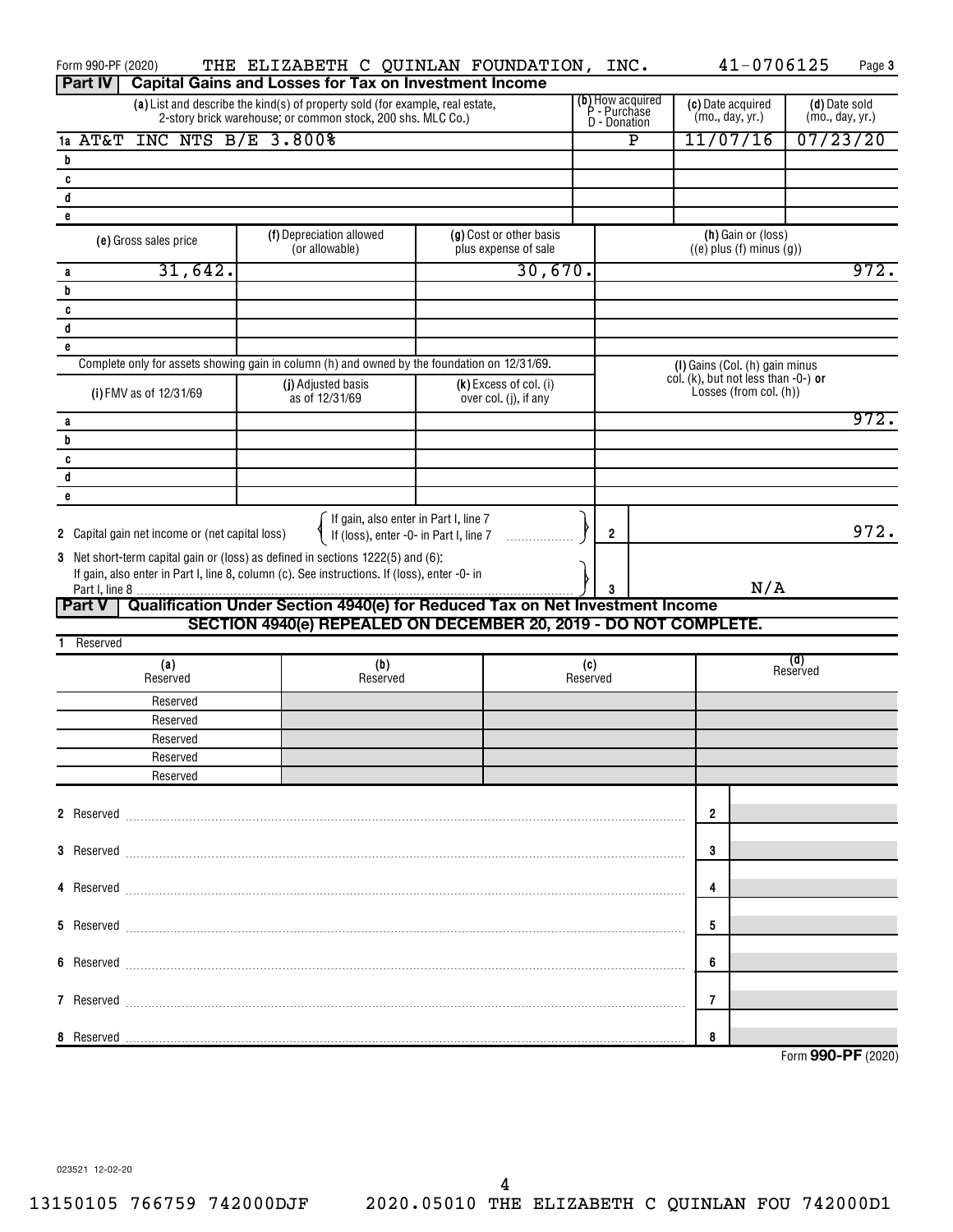| THE ELIZABETH C QUINLAN FOUNDATION, INC.<br>Form 990-PF (2020)<br>Part VI   Excise Tax Based on Investment Income (Section 4940(a), 4940(b), or 4948 - see instructions)                                                                         | 41-0706125           |                         | Page 4                  |
|--------------------------------------------------------------------------------------------------------------------------------------------------------------------------------------------------------------------------------------------------|----------------------|-------------------------|-------------------------|
| 1a Exempt operating foundations described in section $4940(d)(2)$ , check here $\blacktriangleright$ and enter "N/A" on line 1.                                                                                                                  |                      |                         |                         |
| Date of ruling or determination letter: <b>Alternative Constanting Constant</b> (attach copy of letter if necessary-see instructions)                                                                                                            |                      |                         |                         |
| $\mathbf{1}$                                                                                                                                                                                                                                     |                      |                         | 1,551.                  |
| c All other domestic foundations enter 1.39% of line 27b. Exempt foreign organizations, enter 4%                                                                                                                                                 |                      |                         |                         |
|                                                                                                                                                                                                                                                  |                      |                         |                         |
| $\overline{2}$                                                                                                                                                                                                                                   |                      |                         |                         |
| $\mathbf{3}$                                                                                                                                                                                                                                     |                      | 1,551                   |                         |
| 4                                                                                                                                                                                                                                                |                      |                         |                         |
| $5\phantom{.0}$<br>Tax based on investment income. Subtract line 4 from line 3. If zero or less, enter -0- manufactured contains and the set of the substantial manufactured in the set of the set of the substantial manufactured in the set of |                      |                         | 1,551.                  |
| Credits/Payments:                                                                                                                                                                                                                                |                      |                         |                         |
| 5,120.<br>6а<br>a 2020 estimated tax payments and 2019 overpayment credited to 2020 [100] [100] [100] [100] as a 2020 [100] [1                                                                                                                   |                      |                         |                         |
| 0<br>6b<br>0                                                                                                                                                                                                                                     |                      |                         |                         |
| 6c   1990<br>$\overline{0}$ .                                                                                                                                                                                                                    |                      |                         |                         |
| 6d                                                                                                                                                                                                                                               |                      |                         | 5,120.                  |
| 7 Total credits and payments. Add lines 6a through 6d [11] [11] Total Conservation contracts and payments. Add lines 6a through 6d [11] [12] Total Conservation contracts and payments. Add lines 6a through 6d [11] [12] Tota<br>7<br>8         |                      |                         | $\overline{0}$ .        |
| 9                                                                                                                                                                                                                                                |                      |                         |                         |
| 9<br>Overpayment. If line 7 is more than the total of lines 5 and 8, enter the amount overpaid manufactured by the T<br>10<br>10                                                                                                                 |                      |                         | 3,569.                  |
| 11 Enter the amount of line 10 to be: Credited to 2021 estimated tax > 3,569. Refunded<br>11                                                                                                                                                     |                      |                         | $\overline{0}$ .        |
| <b>Part VII-A   Statements Regarding Activities</b>                                                                                                                                                                                              |                      |                         |                         |
| 1a During the tax year, did the foundation attempt to influence any national, state, or local legislation or did it participate or intervene in                                                                                                  |                      |                         | Yes No                  |
|                                                                                                                                                                                                                                                  | 1a                   |                         | X                       |
| b Did it spend more than \$100 during the year (either directly or indirectly) for political purposes? See the instructions for the definition                                                                                                   | 1b                   |                         | $\overline{\mathtt{x}}$ |
| If the answer is "Yes" to 1a or 1b, attach a detailed description of the activities and copies of any materials published or                                                                                                                     |                      |                         |                         |
| distributed by the foundation in connection with the activities.                                                                                                                                                                                 |                      |                         |                         |
|                                                                                                                                                                                                                                                  | 1c                   |                         | x                       |
| d Enter the amount (if any) of tax on political expenditures (section 4955) imposed during the year:                                                                                                                                             |                      |                         |                         |
| 0.                                                                                                                                                                                                                                               |                      |                         |                         |
| e Enter the reimbursement (if any) paid by the foundation during the year for political expenditure tax imposed on foundation                                                                                                                    |                      |                         |                         |
| υ.<br>$m$ anagers. $\triangleright$ \$                                                                                                                                                                                                           |                      |                         |                         |
| 2 Has the foundation engaged in any activities that have not previously been reported to the IRS?                                                                                                                                                | $\overline{2}$       |                         | х                       |
| If "Yes," attach a detailed description of the activities.                                                                                                                                                                                       |                      |                         |                         |
| 3 Has the foundation made any changes, not previously reported to the IRS, in its governing instrument, articles of incorporation, or                                                                                                            |                      |                         |                         |
|                                                                                                                                                                                                                                                  | 3                    |                         | х                       |
|                                                                                                                                                                                                                                                  | 4a                   |                         | $\overline{\mathtt{x}}$ |
| <b>b</b> If "Yes," has it filed a tax return on Form 990-T for this year?                                                                                                                                                                        | 4b                   |                         |                         |
|                                                                                                                                                                                                                                                  | 5                    |                         | X                       |
| If "Yes," attach the statement required by General Instruction T.                                                                                                                                                                                |                      |                         |                         |
| Are the requirements of section 508(e) (relating to sections 4941 through 4945) satisfied either:<br>6                                                                                                                                           |                      |                         |                         |
| • By language in the governing instrument, or                                                                                                                                                                                                    |                      |                         |                         |
| · By state legislation that effectively amends the governing instrument so that no mandatory directions that conflict with the state law                                                                                                         |                      | х                       |                         |
|                                                                                                                                                                                                                                                  | 6<br>$\overline{7}$  | $\overline{\textbf{x}}$ |                         |
| 7                                                                                                                                                                                                                                                |                      |                         |                         |
| 8a Enter the states to which the foundation reports or with which it is registered. See instructions.                                                                                                                                            |                      |                         |                         |
| MΝ                                                                                                                                                                                                                                               |                      |                         |                         |
| <b>b</b> If the answer is "Yes" to line 7, has the foundation furnished a copy of Form 990-PF to the Attorney General (or designate)                                                                                                             |                      |                         |                         |
| of each state as required by General Instruction G? If "No," attach explanation manufactured contains and contained as the state as required by General Instruction G? If "No," attach explanation manufactured as a state of                    | 8b                   | х                       |                         |
| 9 Is the foundation claiming status as a private operating foundation within the meaning of section $4942(j)(3)$ or $4942(j)(5)$ for calendar                                                                                                    |                      |                         |                         |
|                                                                                                                                                                                                                                                  | 9                    |                         | х                       |
| 10                                                                                                                                                                                                                                               | 10                   |                         | $\overline{\textbf{x}}$ |
|                                                                                                                                                                                                                                                  | $Form$ QQQ DE (2020) |                         |                         |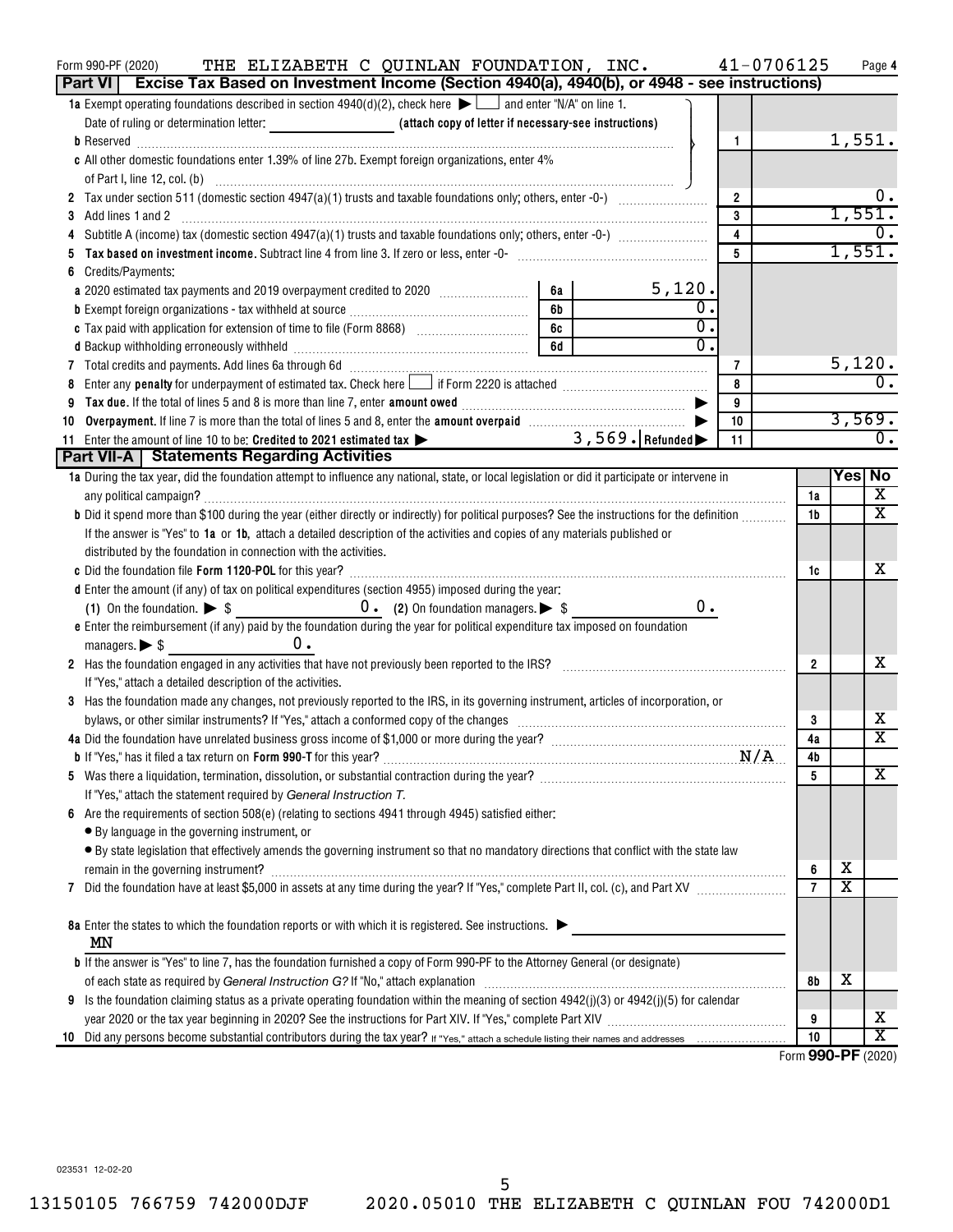| Form 990-PF (2020)                                                      | THE ELIZABETH C QUINLAN FOUNDATION, INC.                                                                                                                                                                                       | 41-0706125                                      |    |                         | Page 5 |
|-------------------------------------------------------------------------|--------------------------------------------------------------------------------------------------------------------------------------------------------------------------------------------------------------------------------|-------------------------------------------------|----|-------------------------|--------|
|                                                                         | <b>Part VII-A   Statements Regarding Activities (continued)</b>                                                                                                                                                                |                                                 |    |                         |        |
|                                                                         |                                                                                                                                                                                                                                |                                                 |    | Yes No                  |        |
|                                                                         | 11 At any time during the year, did the foundation, directly or indirectly, own a controlled entity within the meaning of                                                                                                      |                                                 |    |                         |        |
|                                                                         |                                                                                                                                                                                                                                |                                                 | 11 |                         | X      |
|                                                                         | 12 Did the foundation make a distribution to a donor advised fund over which the foundation or a disqualified person had advisory privileges?                                                                                  |                                                 |    |                         |        |
| If "Yes," attach statement. See instructions                            |                                                                                                                                                                                                                                |                                                 | 12 |                         | X      |
|                                                                         | 13 Did the foundation comply with the public inspection requirements for its annual returns and exemption application?                                                                                                         |                                                 | 13 | $\overline{\textbf{x}}$ |        |
| Website address $\triangleright$ N/A                                    |                                                                                                                                                                                                                                |                                                 |    |                         |        |
| 14 The books are in care of FIHE FOUNDATION                             |                                                                                                                                                                                                                                | Telephone no. > (952)475-1550                   |    |                         |        |
|                                                                         | Located at > 801 TWELVE OAKS CENTER DRIVE, # 805B, WAYZATA, MN ZIP+4 > 55391                                                                                                                                                   |                                                 |    |                         |        |
|                                                                         |                                                                                                                                                                                                                                |                                                 |    |                         |        |
|                                                                         |                                                                                                                                                                                                                                |                                                 |    | N/A                     |        |
|                                                                         | 16 At any time during calendar year 2020, did the foundation have an interest in or a signature or other authority over a bank,                                                                                                |                                                 |    | Yes No                  | X      |
| securities, or other financial account in a foreign country?            |                                                                                                                                                                                                                                |                                                 | 16 |                         |        |
| foreign country                                                         | See the instructions for exceptions and filing requirements for FinCEN Form 114. If "Yes," enter the name of the                                                                                                               |                                                 |    |                         |        |
|                                                                         | Part VII-B   Statements Regarding Activities for Which Form 4720 May Be Required                                                                                                                                               |                                                 |    |                         |        |
|                                                                         | File Form 4720 if any item is checked in the "Yes" column, unless an exception applies.                                                                                                                                        |                                                 |    | Yesl                    | No     |
| 1a During the year, did the foundation (either directly or indirectly): |                                                                                                                                                                                                                                |                                                 |    |                         |        |
|                                                                         | (1) Engage in the sale or exchange, or leasing of property with a disqualified person?                                                                                                                                         | $\Box$ Yes $\boxed{\text{X}}$ No                |    |                         |        |
|                                                                         | (2) Borrow money from, lend money to, or otherwise extend credit to (or accept it from)                                                                                                                                        |                                                 |    |                         |        |
| a disqualified person?                                                  |                                                                                                                                                                                                                                | $\blacksquare$ Yes $\boxed{\mathrm{X}}$ No      |    |                         |        |
|                                                                         |                                                                                                                                                                                                                                | $\blacksquare$ Yes $\boxed{\mathrm{X}}$ No      |    |                         |        |
|                                                                         |                                                                                                                                                                                                                                | $Yes \mid X \mid No$                            |    |                         |        |
|                                                                         | (5) Transfer any income or assets to a disqualified person (or make any of either available                                                                                                                                    |                                                 |    |                         |        |
|                                                                         |                                                                                                                                                                                                                                | $\blacksquare$ Yes $\boxed{\mathrm{X}}$ No      |    |                         |        |
|                                                                         | (6) Agree to pay money or property to a government official? (Exception. Check "No"                                                                                                                                            |                                                 |    |                         |        |
|                                                                         | if the foundation agreed to make a grant to or to employ the official for a period after                                                                                                                                       |                                                 |    |                         |        |
|                                                                         | termination of government service, if terminating within 90 days.) [11, 12, 13, 13, 13, 13, 13, 13, 13, 13, 13                                                                                                                 | $\boxed{\phantom{1}}$ Yes $\boxed{\text{X}}$ No |    |                         |        |
|                                                                         | <b>b</b> If any answer is "Yes" to $1a(1)-(6)$ , did any of the acts fail to qualify under the exceptions described in Regulations                                                                                             |                                                 |    |                         |        |
|                                                                         | section 53.4941(d)-3 or in a current notice regarding disaster assistance? See instructions $\text{M/A}$                                                                                                                       |                                                 | 1b |                         |        |
|                                                                         |                                                                                                                                                                                                                                |                                                 |    |                         |        |
|                                                                         | c Did the foundation engage in a prior year in any of the acts described in 1a, other than excepted acts, that were not corrected                                                                                              |                                                 |    |                         |        |
| before the first day of the tax year beginning in 2020?                 |                                                                                                                                                                                                                                |                                                 | 1c |                         | x      |
|                                                                         | 2 Taxes on failure to distribute income (section 4942) (does not apply for years the foundation was a private operating foundation                                                                                             |                                                 |    |                         |        |
| defined in section $4942(j)(3)$ or $4942(j)(5)$ ):                      |                                                                                                                                                                                                                                |                                                 |    |                         |        |
|                                                                         | a At the end of tax year 2020, did the foundation have any undistributed income (Part XIII, lines                                                                                                                              |                                                 |    |                         |        |
|                                                                         | 6d and 6e) for tax year(s) beginning before 2020? [11] matter contracts and contract of the state of the state of the state of the state of the state of the state of the state of the state of the state of the state of the  | $\Box$ Yes $\boxed{\textbf{X}}$ No              |    |                         |        |
| If "Yes," list the years $\blacktriangleright$                          |                                                                                                                                                                                                                                |                                                 |    |                         |        |
|                                                                         | <b>b</b> Are there any years listed in 2a for which the foundation is <b>not</b> applying the provisions of section $4942(a)(2)$ (relating to incorrect                                                                        |                                                 |    |                         |        |
|                                                                         | valuation of assets) to the year's undistributed income? (If applying section 4942(a)(2) to all years listed, answer "No" and attach                                                                                           |                                                 |    |                         |        |
|                                                                         | statement - see instructions.) Material Communications and the intervention of the set in the seeding of the statement of the statement of the statement of the statement of the statement of the statement of the statement o | N/A                                             | 2b |                         |        |
|                                                                         | c If the provisions of section $4942(a)(2)$ are being applied to any of the years listed in 2a, list the years here.                                                                                                           |                                                 |    |                         |        |
|                                                                         |                                                                                                                                                                                                                                |                                                 |    |                         |        |
|                                                                         | 3a Did the foundation hold more than a 2% direct or indirect interest in any business enterprise at any time                                                                                                                   |                                                 |    |                         |        |
|                                                                         |                                                                                                                                                                                                                                | $Yes \vert X \vert No$                          |    |                         |        |
|                                                                         | <b>b</b> If "Yes," did it have excess business holdings in 2020 as a result of (1) any purchase by the foundation or disqualified persons after                                                                                |                                                 |    |                         |        |
|                                                                         | May 26, 1969; (2) the lapse of the 5-year period (or longer period approved by the Commissioner under section $4943(c)(7)$ ) to dispose                                                                                        |                                                 |    |                         |        |
|                                                                         | of holdings acquired by gift or bequest; or (3) the lapse of the 10-, 15-, or 20-year first phase holding period? (Use Form 4720,                                                                                              |                                                 |    |                         |        |
|                                                                         |                                                                                                                                                                                                                                |                                                 | 3b |                         |        |
|                                                                         |                                                                                                                                                                                                                                |                                                 | 4a |                         | х      |
|                                                                         | <b>b</b> Did the foundation make any investment in a prior year (but after December 31, 1969) that could jeopardize its charitable purpose that                                                                                |                                                 |    |                         |        |
|                                                                         |                                                                                                                                                                                                                                |                                                 | 4b |                         | x      |
|                                                                         |                                                                                                                                                                                                                                |                                                 |    | Form 990-PF (2020)      |        |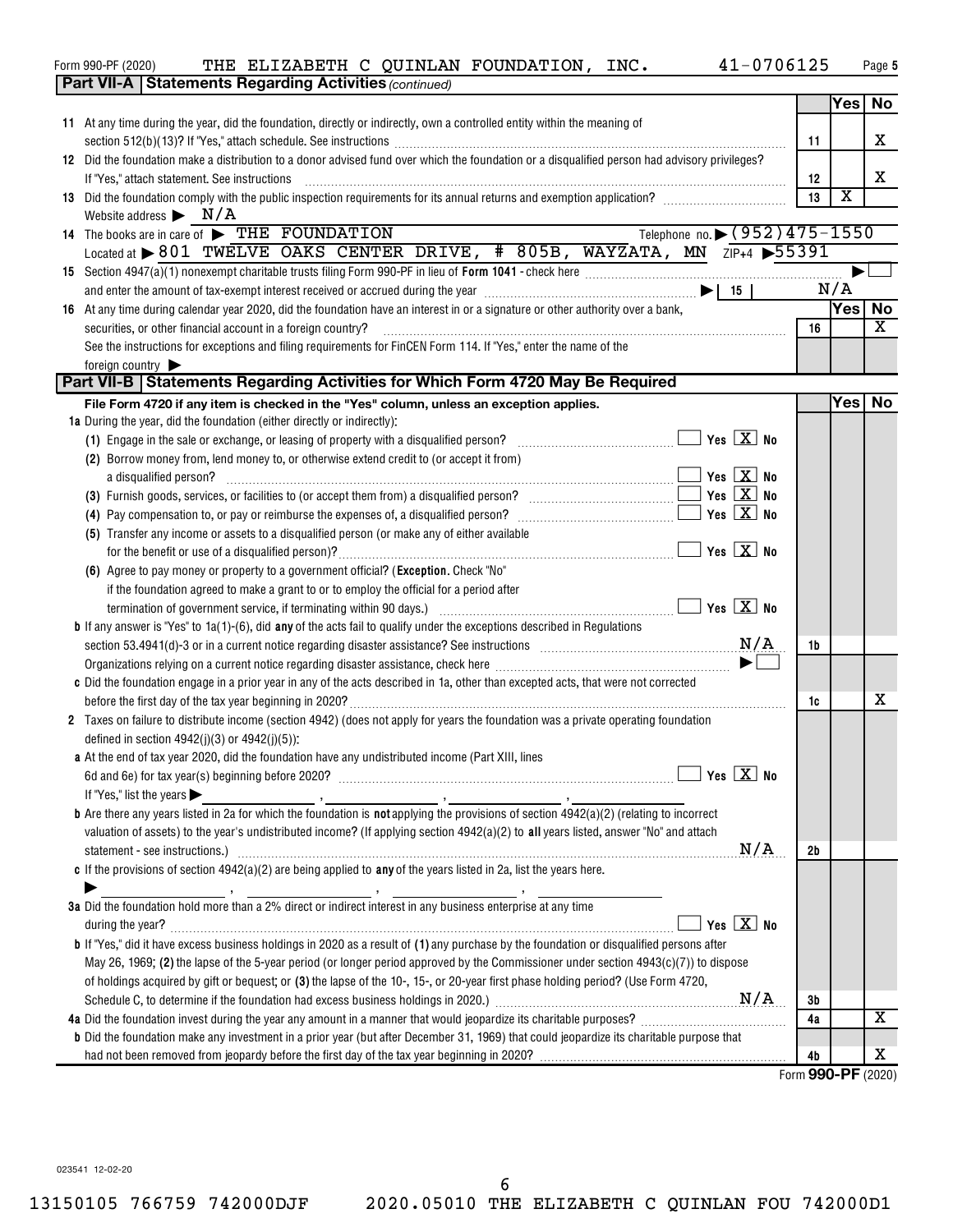| (2020)<br>Form 990-l | THE | ELIZABETH C | OUINLAN | FOUNDATION | INC | - 11 | Page 6 |
|----------------------|-----|-------------|---------|------------|-----|------|--------|
|                      |     |             |         |            |     |      |        |

| Part VII-B   Statements Regarding Activities for Which Form 4720 May Be Required (continued)                                                                                                                                                                 |    |      |    |
|--------------------------------------------------------------------------------------------------------------------------------------------------------------------------------------------------------------------------------------------------------------|----|------|----|
| 5a During the year, did the foundation pay or incur any amount to:                                                                                                                                                                                           |    | Yesl | No |
| Yes $X$ No                                                                                                                                                                                                                                                   |    |      |    |
| (2) Influence the outcome of any specific public election (see section 4955); or to carry on, directly or indirectly,                                                                                                                                        |    |      |    |
| $\blacksquare$ Yes $\boxed{\mathrm{X}}$ No                                                                                                                                                                                                                   |    |      |    |
|                                                                                                                                                                                                                                                              |    |      |    |
| (4) Provide a grant to an organization other than a charitable, etc., organization described in section                                                                                                                                                      |    |      |    |
| Yes $X$ No                                                                                                                                                                                                                                                   |    |      |    |
| (5) Provide for any purpose other than religious, charitable, scientific, literary, or educational purposes, or for                                                                                                                                          |    |      |    |
| Yes $X$ No                                                                                                                                                                                                                                                   |    |      |    |
| <b>b</b> If any answer is "Yes" to 5a(1)-(5), did any of the transactions fail to qualify under the exceptions described in Regulations                                                                                                                      |    |      |    |
| section 53.4945 or in a current notice regarding disaster assistance? See instructions $M/A$                                                                                                                                                                 | 5b |      |    |
| $\blacktriangleright$<br>Organizations relying on a current notice regarding disaster assistance, check here <i>macurential content contention</i> content of the state of the state of the state of the state of the state of the state of the state of the |    |      |    |
| c If the answer is "Yes" to question 5a(4), does the foundation claim exemption from the tax because it maintained                                                                                                                                           |    |      |    |
| $Yes \mid \cdot$                                                                                                                                                                                                                                             | No |      |    |
| If "Yes," attach the statement required by Regulations section 53.4945-5(d).                                                                                                                                                                                 |    |      |    |
| 6a Did the foundation, during the year, receive any funds, directly or indirectly, to pay premiums on                                                                                                                                                        |    |      |    |
| $\blacksquare$ Yes $\boxed{\mathrm{X}}$ No                                                                                                                                                                                                                   |    |      |    |
| b Did the foundation, during the year, pay premiums, directly or indirectly, on a personal benefit contract?                                                                                                                                                 | 6b |      | x  |
| If "Yes" to 6b, file Form 8870.                                                                                                                                                                                                                              |    |      |    |
| 7a At any time during the tax year, was the foundation a party to a prohibited tax shelter transaction? $\ldots$                                                                                                                                             |    |      |    |
|                                                                                                                                                                                                                                                              | 7b |      |    |
| 8 Is the foundation subject to the section 4960 tax on payment(s) of more than \$1,000,000 in remuneration or                                                                                                                                                |    |      |    |
| Yes $X$ No<br>excess parachute payment(s) during the year?                                                                                                                                                                                                   |    |      |    |
| <b>Part VIII</b><br>Information About Officers, Directors, Trustees, Foundation Managers, Highly<br><b>Paid Employees, and Contractors</b>                                                                                                                   |    |      |    |

**1 List all officers, directors, trustees, and foundation managers and their compensation.**

| (a) Name and address                                                                                        | (b) Title, and average<br>hours per week devoted<br>to position | (c) Compensation<br>(If not paid,<br>enter -0-) | (d) Contributions to<br>employee benefit plans<br>and deferred<br>compensation | (e) Expense<br>account, other<br>allowances |
|-------------------------------------------------------------------------------------------------------------|-----------------------------------------------------------------|-------------------------------------------------|--------------------------------------------------------------------------------|---------------------------------------------|
|                                                                                                             |                                                                 |                                                 |                                                                                |                                             |
| SEE STATEMENT 9                                                                                             |                                                                 | 52,503.                                         | 0.                                                                             | $0$ .                                       |
|                                                                                                             |                                                                 |                                                 |                                                                                |                                             |
|                                                                                                             |                                                                 |                                                 |                                                                                |                                             |
|                                                                                                             |                                                                 |                                                 |                                                                                |                                             |
|                                                                                                             |                                                                 |                                                 |                                                                                |                                             |
| 2 Compensation of five highest-paid employees (other than those included on line 1). If none, enter "NONE." |                                                                 |                                                 |                                                                                |                                             |
| (a) Name and address of each employee paid more than \$50,000                                               | (b) Title, and average<br>hours per week<br>devoted to position | (c) Compensation                                | (d) Contributions to<br>employee benefit plans<br>and deferred<br>compensation | (e) Expense<br>account, other<br>allowances |
| <b>NONE</b>                                                                                                 |                                                                 |                                                 |                                                                                |                                             |
|                                                                                                             |                                                                 |                                                 |                                                                                |                                             |
|                                                                                                             |                                                                 |                                                 |                                                                                |                                             |
|                                                                                                             |                                                                 |                                                 |                                                                                |                                             |
|                                                                                                             |                                                                 |                                                 |                                                                                |                                             |
| Total number of other employees paid over \$50,000                                                          |                                                                 |                                                 |                                                                                | $\overline{0}$                              |

Form (2020) **990-PF**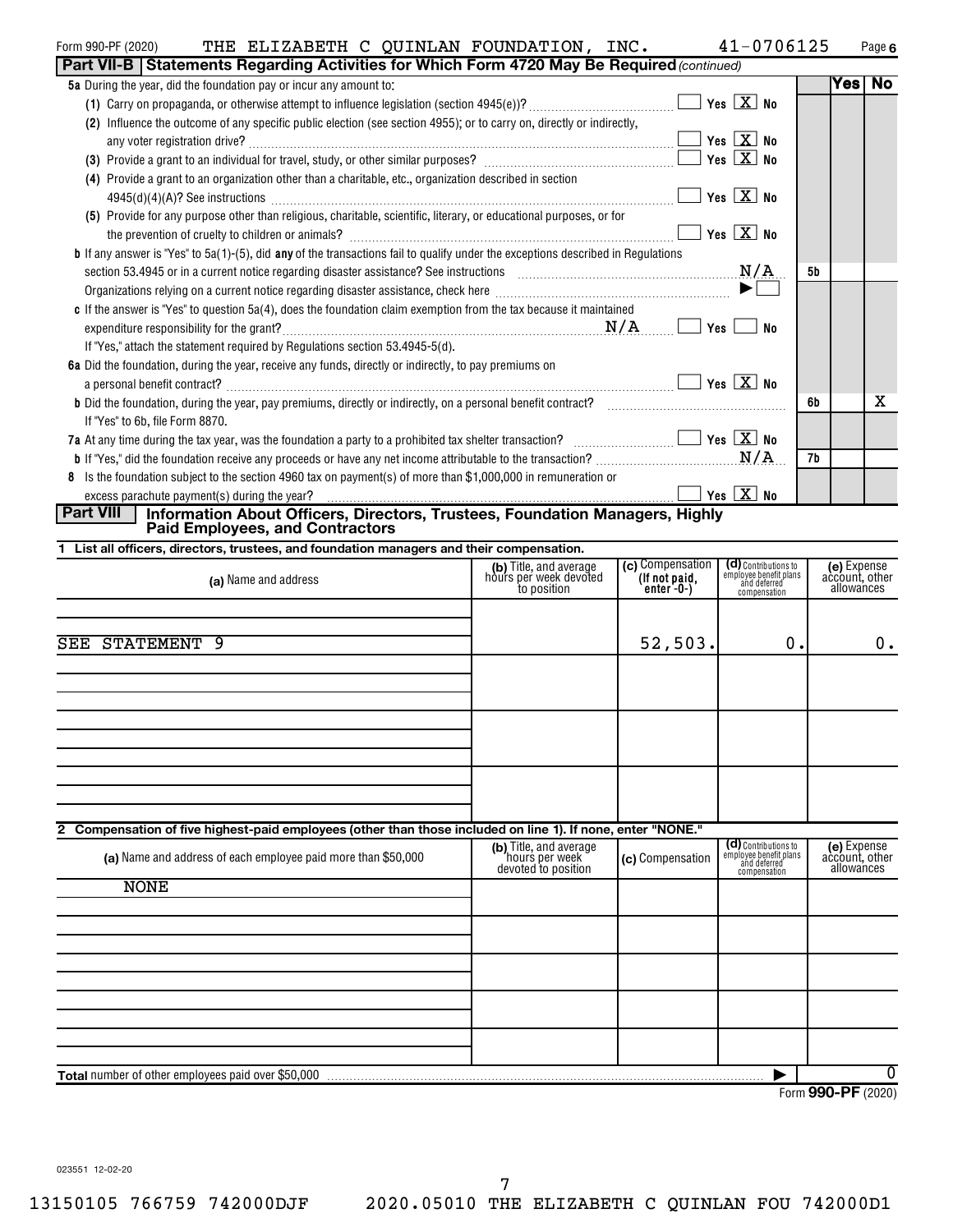0

**3 Five highest-paid independent contractors for professional services. If none, enter "NONE." (a)** Name and address of each person paid more than \$50,000 **The Compensation Compensation (c)** Compensation **Total** number of others receiving over \$50,000 for professional services **1 2 3 4 1 2 3** Paid Employees, and Contractors (continued) Form 990-PF (2020) THE ELIZABETH C QUINLAN FOUNDATION, INC.  $41-0706125$  Page List the foundation's four largest direct charitable activities during the tax year. Include relevant statistical information such as the number of organizations and other beneficiaries served, conferences convened, research papers produced, etc. Expenses Describe the two largest program-related investments made by the foundation during the tax year on lines 1 and 2. All other program-related investments. See instructions. **Part VIII** | Information About Officers, Directors, Trustees, Foundation Managers, Highly **Part IX-A Summary of Direct Charitable Activities Part IX-B Summary of Program-Related Investments**  $\blacktriangleright$ NONE N/A N/A

**Total.** Add lines 1 through 3

Form (2020) **990-PF**

 $\overline{0}$  .

 $\overline{\blacktriangleright}$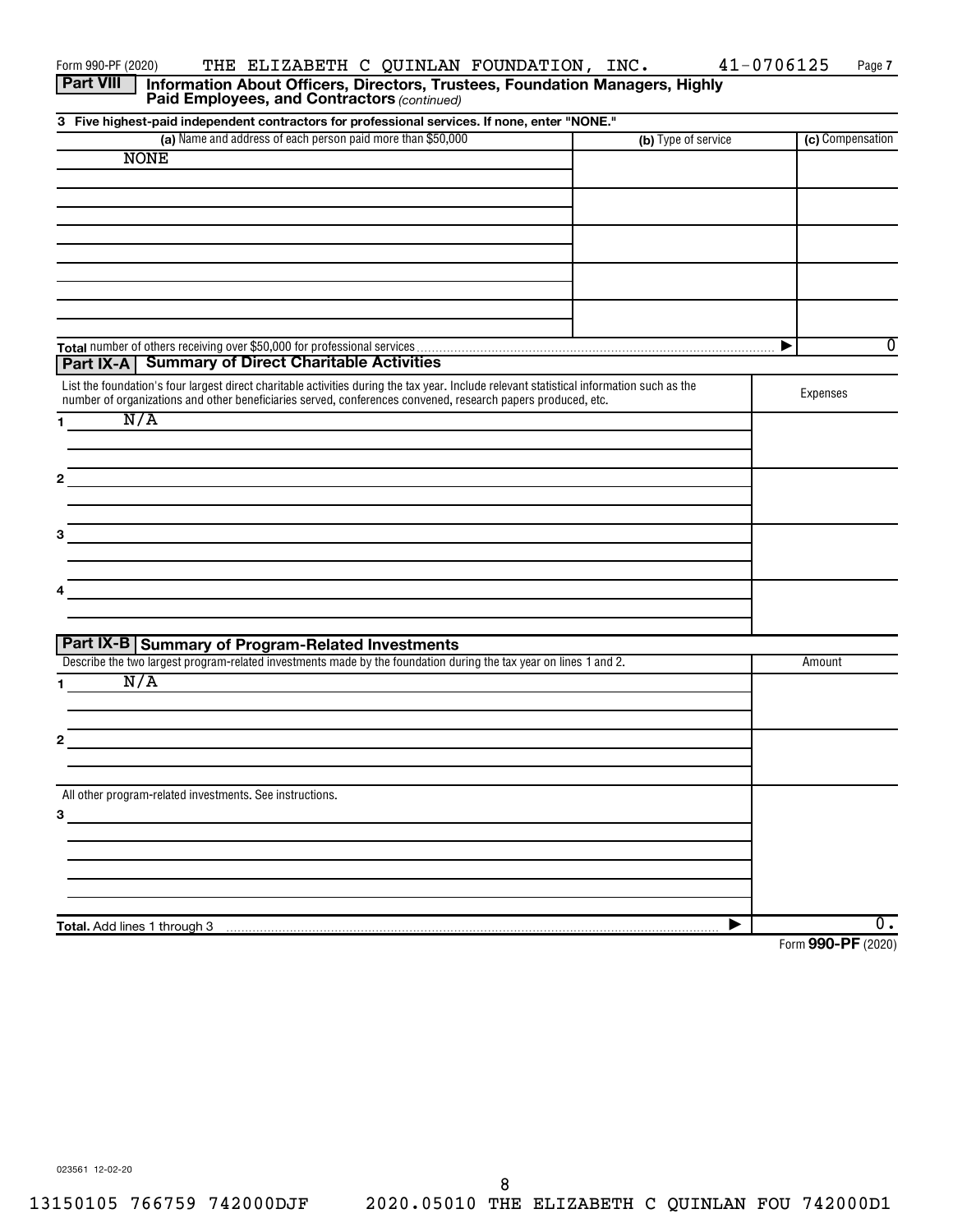9

| Form 990-PF (2020) |  |  | THE ELIZABETH C QUINLAN FOUNDATION, INC. |  | 41-0706125 | Page |
|--------------------|--|--|------------------------------------------|--|------------|------|

Part X | Minimum Investment Return (All domestic foundations must complete this part. Foreign foundations, see instructions.)

| 1.                      | Fair market value of assets not used (or held for use) directly in carrying out charitable, etc., purposes:                                                                                                                        |                |        |                         |                         |
|-------------------------|------------------------------------------------------------------------------------------------------------------------------------------------------------------------------------------------------------------------------------|----------------|--------|-------------------------|-------------------------|
|                         | a Average monthly fair market value of securities [11] matter content to a second test of securities and a securities [11] and a second test of a securities and a second test of a second second second second second second      |                |        | 1a                      | 5,530,332.              |
|                         | b Average of monthly cash balances <b>constructed and all and all and all an</b> Average of monthly cash balances                                                                                                                  |                |        | 1b                      |                         |
|                         |                                                                                                                                                                                                                                    |                |        | 1c                      |                         |
|                         | d Total (add lines 1a, b, and c) Mathematical Annual Communication and Total (add lines 1a, b, and c)                                                                                                                              |                |        | 1d                      | 5,530,332.              |
|                         | e Reduction claimed for blockage or other factors reported on lines 1a and                                                                                                                                                         |                |        |                         |                         |
|                         |                                                                                                                                                                                                                                    |                | $0$ .  |                         |                         |
| $\overline{\mathbf{2}}$ |                                                                                                                                                                                                                                    |                |        | $\overline{2}$          | Ο.                      |
| 3                       | Subtract line 2 from line 1d <b>matures and the contract of the 1d</b> matures and the contract line 2 from line 1d matures and the contract of the contract of the 2 from line 1d matures and the contract of the contract of the |                |        | 3                       | 5,530,332.              |
| 4                       |                                                                                                                                                                                                                                    |                |        | $\overline{\mathbf{4}}$ | 82,955.                 |
| 5                       |                                                                                                                                                                                                                                    |                |        | $\overline{5}$          | 5,447,377.              |
| 6                       | Minimum investment return. Enter 5% of line 5 [11] Minimum materials and the intervention of the state of the state of the state of the state of the state of the state of the state of the state of the state of the state of     |                |        | 6                       | 272, 369.               |
|                         | <b>Part XI</b> Distributable Amount (see instructions) (Section 4942(j)(3) and (j)(5) private operating foundations and certain                                                                                                    |                |        |                         |                         |
|                         | foreign organizations, check here $\blacktriangleright$   and do not complete this part.)                                                                                                                                          |                |        |                         |                         |
| 1                       | Minimum investment return from Part X, line 6 [11] [11] Minimum manufacture in the state of the state of the state of the state of the state of the state of the state of the state of the state of the state of the state of      |                |        | $\mathbf{1}$            | 272, 369.               |
|                         |                                                                                                                                                                                                                                    |                | 1,551. |                         |                         |
| b                       |                                                                                                                                                                                                                                    | 2 <sub>h</sub> |        |                         |                         |
|                         |                                                                                                                                                                                                                                    |                |        | 2c                      |                         |
| 3                       |                                                                                                                                                                                                                                    |                |        | 3                       | $\frac{1,551}{270,818}$ |
| 4                       |                                                                                                                                                                                                                                    |                |        | 4                       |                         |
| 5                       |                                                                                                                                                                                                                                    |                |        | 5                       | 270,818.                |
| 6                       | Deduction from distributable amount (see instructions) www.communically.communically.communically.communically                                                                                                                     |                |        | 6                       |                         |
| 7                       |                                                                                                                                                                                                                                    |                |        | $\overline{7}$          | 270,818.                |
|                         | <b>Part XII Qualifying Distributions (see instructions)</b>                                                                                                                                                                        |                |        |                         |                         |
| 1.                      | Amounts paid (including administrative expenses) to accomplish charitable, etc., purposes:                                                                                                                                         |                |        |                         |                         |
|                         |                                                                                                                                                                                                                                    |                |        | 1a                      | $\frac{264,020}{0}$     |
|                         |                                                                                                                                                                                                                                    |                |        | 1b                      |                         |
| $\mathbf{2}$            |                                                                                                                                                                                                                                    |                |        | $2^{\circ}$             |                         |
| 3                       | Amounts set aside for specific charitable projects that satisfy the:                                                                                                                                                               |                |        |                         |                         |
|                         |                                                                                                                                                                                                                                    |                |        | 3a                      |                         |
|                         |                                                                                                                                                                                                                                    |                |        | 3 <sub>b</sub>          |                         |
| 4                       |                                                                                                                                                                                                                                    |                |        | $\overline{\mathbf{4}}$ | 264,020.                |
| 5                       | Foundations that qualify under section 4940(e) for the reduced rate of tax on net investment                                                                                                                                       |                |        |                         |                         |
|                         | income. Enter 1% of Part I, line 27b [111] [12] [12] [12] [12] [12] [12] [13] [14] [14] [14] [14] [14] [14] [1                                                                                                                     |                |        | 5                       | υ.                      |
| 6                       |                                                                                                                                                                                                                                    |                |        | 6                       | 264,020.                |
|                         | Note: The amount on line 6 will be used in Part V, column (b), in subsequent years when calculating whether the foundation qualifies for the section<br>4940(e) reduction of tax in those years.                                   |                |        |                         |                         |

Form (2020) **990-PF**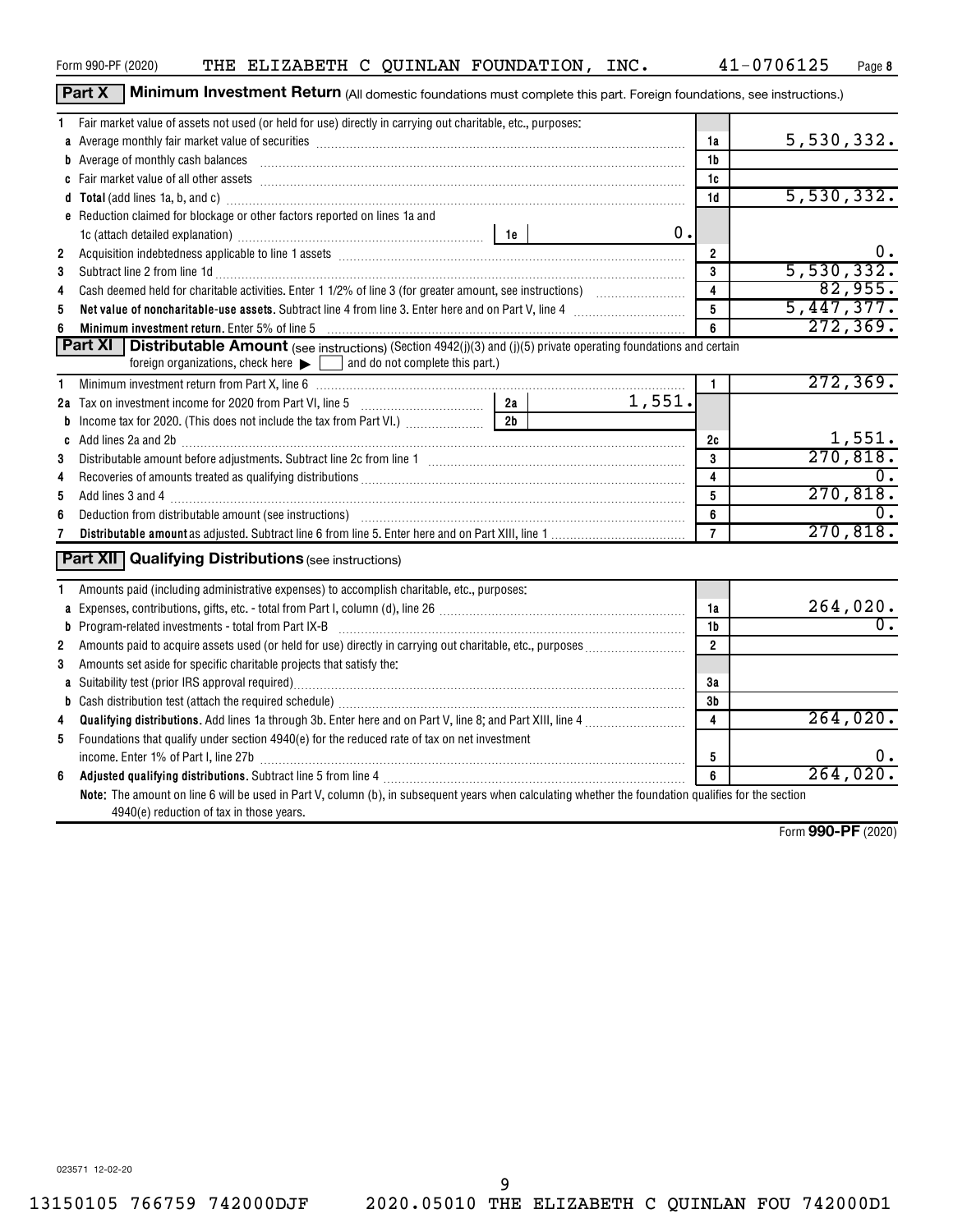## **Part XIII Undistributed Income** (see instructions)

|                                                                                       | (a)<br>Corpus | (b)<br>Years prior to 2019 | (c)<br>2019   | (d)<br>2020 |
|---------------------------------------------------------------------------------------|---------------|----------------------------|---------------|-------------|
| 1 Distributable amount for 2020 from Part XI,                                         |               |                            |               |             |
|                                                                                       |               |                            |               | 270,818.    |
| 2 Undistributed income, if any, as of the end of 2020:                                |               |                            |               |             |
| a Enter amount for 2019 only                                                          |               |                            | $\mathbf 0$ . |             |
| <b>b</b> Total for prior years:                                                       |               |                            |               |             |
|                                                                                       |               | О.                         |               |             |
| 3 Excess distributions carryover, if any, to 2020:                                    |               |                            |               |             |
| 6,590.<br>a From 2015<br>. 1                                                          |               |                            |               |             |
| <b>b</b> From 2016<br>.                                                               |               |                            |               |             |
| 38.<br>c From 2017<br>.                                                               |               |                            |               |             |
| <b>dFrom 2018</b><br>.                                                                |               |                            |               |             |
| e From 2019<br>.                                                                      |               |                            |               |             |
|                                                                                       | 6,628.        |                            |               |             |
| 4 Qualifying distributions for 2020 from                                              |               |                            |               |             |
| Part XII, line 4: ▶ \$ 264, 020.                                                      |               |                            |               |             |
| a Applied to 2019, but not more than line 2a                                          |               |                            | 0.            |             |
| <b>b</b> Applied to undistributed income of prior                                     |               |                            |               |             |
| years (Election required - see instructions)                                          |               | О.                         |               |             |
| c Treated as distributions out of corpus                                              |               |                            |               |             |
| (Election required - see instructions)                                                | $\mathbf 0$ . |                            |               |             |
| d Applied to 2020 distributable amount                                                |               |                            |               | 264,020.    |
| e Remaining amount distributed out of corpus                                          | σ.            |                            |               |             |
| 5 Excess distributions carryover applied to 2020                                      |               |                            |               |             |
| (If an amount appears in column (d), the same amount<br>must be shown in column (a).) | 6,628.        |                            |               | 6,628.      |
| Enter the net total of each column as<br>6<br>indicated below;                        |               |                            |               |             |
| <b>a</b> Corpus. Add lines 3f, 4c, and 4e. Subtract line 5                            | $\mathbf 0$ . |                            |               |             |
| <b>b</b> Prior years' undistributed income. Subtract                                  |               |                            |               |             |
|                                                                                       |               | О.                         |               |             |
| <b>c</b> Enter the amount of prior years'                                             |               |                            |               |             |
| undistributed income for which a notice of<br>deficiency has been issued, or on which |               |                            |               |             |
| the section 4942(a) tax has been previously                                           |               |                            |               |             |
| assessed                                                                              |               | 0.                         |               |             |
| d Subtract line 6c from line 6b. Taxable                                              |               |                            |               |             |
|                                                                                       |               | О.                         |               |             |
| e Undistributed income for 2019. Subtract line                                        |               |                            |               |             |
| 4a from line 2a. Taxable amount - see instr.                                          |               |                            | 0.            |             |
| f Undistributed income for 2020. Subtract                                             |               |                            |               |             |
| lines 4d and 5 from line 1. This amount must                                          |               |                            |               |             |
|                                                                                       |               |                            |               | 170.        |
| 7 Amounts treated as distributions out of                                             |               |                            |               |             |
| corpus to satisfy requirements imposed by                                             |               |                            |               |             |
| section $170(b)(1)(F)$ or $4942(g)(3)$ (Election                                      |               |                            |               |             |
| may be required - see instructions)                                                   | 0.            |                            |               |             |
| 8 Excess distributions carryover from 2015                                            |               |                            |               |             |
| not applied on line 5 or line 7                                                       | $\mathbf 0$ . |                            |               |             |
| 9 Excess distributions carryover to 2021.                                             |               |                            |               |             |
| Subtract lines 7 and 8 from line 6a                                                   | 0.            |                            |               |             |
| 10 Analysis of line 9:                                                                |               |                            |               |             |
| a Excess from 2016                                                                    |               |                            |               |             |
| <b>b</b> Excess from 2017 $\ldots$                                                    |               |                            |               |             |
| c Excess from 2018.                                                                   |               |                            |               |             |
| d Excess from 2019 $\ldots$                                                           |               |                            |               |             |
| e Excess from 2020                                                                    |               |                            |               |             |

023581 12-02-20

13150105 766759 742000DJF 2020.05010 THE ELIZABETH C QUINLAN FOU 742000D1

10

Form (2020) **990-PF**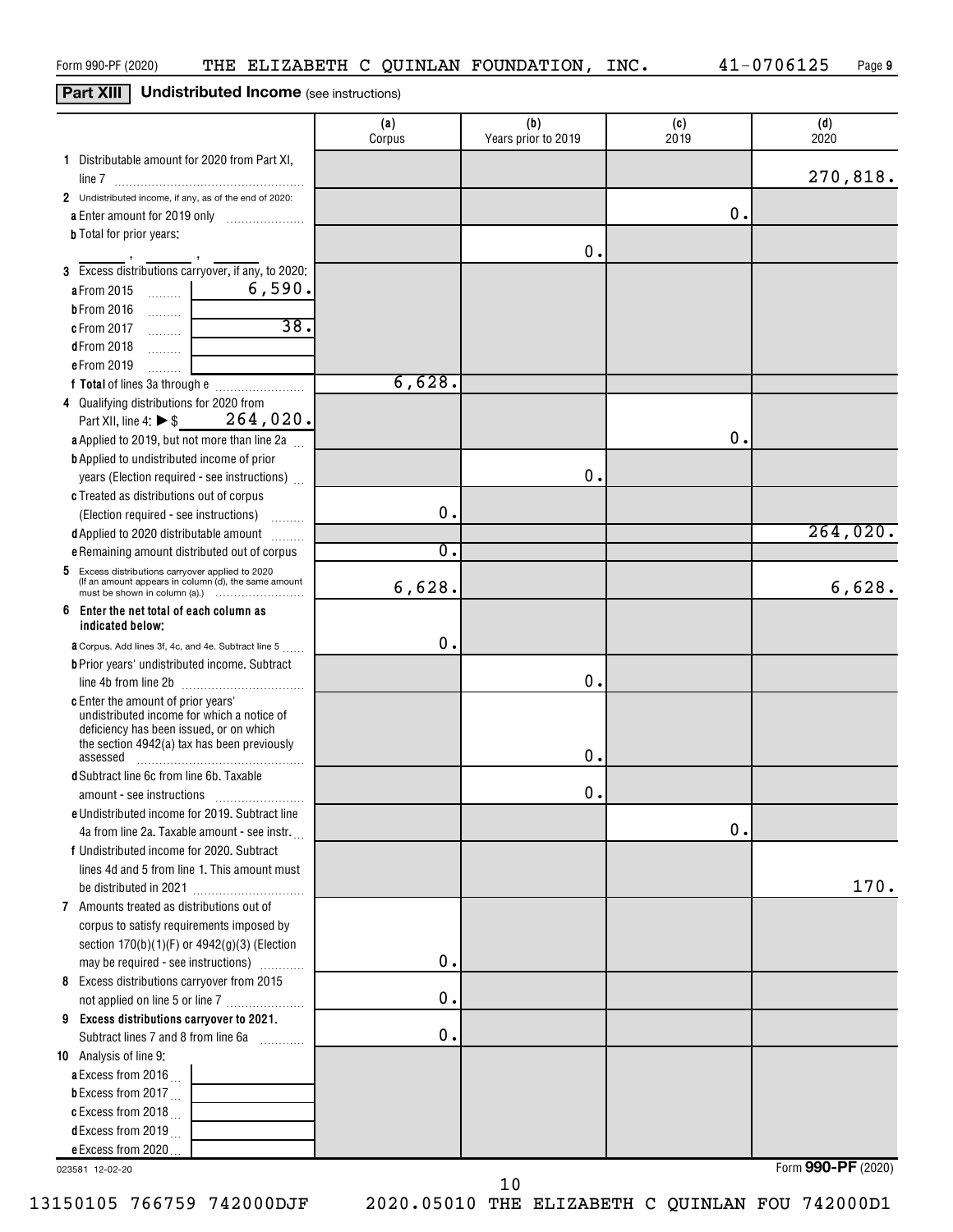| Form 990-PF (2020)                                                                                                   |          | THE ELIZABETH C QUINLAN FOUNDATION, | INC.          | 41-0706125                  | Page 10    |
|----------------------------------------------------------------------------------------------------------------------|----------|-------------------------------------|---------------|-----------------------------|------------|
| <b>Part XIV   Private Operating Foundations</b> (see instructions and Part VII-A, question 9)                        |          |                                     |               | N/A                         |            |
| 1 a If the foundation has received a ruling or determination letter that it is a private operating                   |          |                                     |               |                             |            |
| foundation, and the ruling is effective for 2020, enter the date of the ruling                                       |          |                                     | ▶             |                             |            |
| <b>b</b> Check box to indicate whether the foundation is a private operating foundation described in section         |          |                                     | .             | 4942(j)(3)<br><sub>or</sub> | 4942(j)(5) |
| 2 a Enter the lesser of the adjusted net                                                                             | Tax year |                                     | Prior 3 years |                             |            |
| income from Part I or the minimum                                                                                    | (a) 2020 | (b) 2019                            | $(c)$ 2018    | $(d)$ 2017                  | (e) Total  |
| investment return from Part X for                                                                                    |          |                                     |               |                             |            |
| each year listed                                                                                                     |          |                                     |               |                             |            |
|                                                                                                                      |          |                                     |               |                             |            |
| c Qualifying distributions from Part XII,                                                                            |          |                                     |               |                             |            |
| line 4, for each year listed                                                                                         |          |                                     |               |                             |            |
| <b>d</b> Amounts included in line 2c not                                                                             |          |                                     |               |                             |            |
| used directly for active conduct of                                                                                  |          |                                     |               |                             |            |
| exempt activities                                                                                                    |          |                                     |               |                             |            |
| e Qualifying distributions made directly                                                                             |          |                                     |               |                             |            |
| for active conduct of exempt activities.                                                                             |          |                                     |               |                             |            |
| Subtract line 2d from line 2c                                                                                        |          |                                     |               |                             |            |
| Complete 3a, b, or c for the<br>3                                                                                    |          |                                     |               |                             |            |
| alternative test relied upon:<br>a "Assets" alternative test - enter:                                                |          |                                     |               |                             |            |
| (1) Value of all assets                                                                                              |          |                                     |               |                             |            |
| (2) Value of assets qualifying                                                                                       |          |                                     |               |                             |            |
| under section $4942(j)(3)(B)(i)$                                                                                     |          |                                     |               |                             |            |
| <b>b</b> "Endowment" alternative test - enter                                                                        |          |                                     |               |                             |            |
| 2/3 of minimum investment return<br>shown in Part X, line 6, for each year                                           |          |                                     |               |                             |            |
|                                                                                                                      |          |                                     |               |                             |            |
| c "Support" alternative test - enter:                                                                                |          |                                     |               |                             |            |
| (1) Total support other than gross                                                                                   |          |                                     |               |                             |            |
| investment income (interest,                                                                                         |          |                                     |               |                             |            |
| dividends, rents, payments on<br>securities loans (section                                                           |          |                                     |               |                             |            |
| $512(a)(5)$ , or royalties)                                                                                          |          |                                     |               |                             |            |
| (2) Support from general public                                                                                      |          |                                     |               |                             |            |
| and 5 or more exempt<br>organizations as provided in                                                                 |          |                                     |               |                             |            |
| section $4942(j)(3)(B)(iii)$<br>.                                                                                    |          |                                     |               |                             |            |
| (3) Largest amount of support from                                                                                   |          |                                     |               |                             |            |
| an exempt organization                                                                                               |          |                                     |               |                             |            |
| (4) Gross investment income                                                                                          |          |                                     |               |                             |            |
| Supplementary Information (Complete this part only if the foundation had \$5,000 or more in assets<br><b>Part XV</b> |          |                                     |               |                             |            |
| at any time during the year-see instructions.)                                                                       |          |                                     |               |                             |            |

**1 Information Regarding Foundation Managers:**

**a** List any managers of the foundation who have contributed more than 2% of the total contributions received by the foundation before the close of any tax year (but only if they have contributed more than \$5,000). (See section 507(d)(2).)

#### NONE

**b** List any managers of the foundation who own 10% or more of the stock of a corporation (or an equally large portion of the ownership of a partnership or other entity) of which the foundation has a 10% or greater interest.

#### NONE

| 2 Information Regarding Contribution, Grant, Gift, Loan, Scholarship, etc., Programs: |  |
|---------------------------------------------------------------------------------------|--|
|                                                                                       |  |

Final check here  $\sum_{n=1}^{\infty}$  if the foundation only makes contributions to preselected charitable organizations and does not accept unsolicited requests for funds. If the foundation makes gifts, grants, etc., to individuals or organizations under other conditions, complete items 2a, b, c, and d.

**a** The name, address, and telephone number or email address of the person to whom applications should be addressed:

#### SEE STATEMENT 10

**b** The form in which applications should be submitted and information and materials they should include:

**c** Any submission deadlines:

**d** Any restrictions or limitations on awards, such as by geographical areas, charitable fields, kinds of institutions, or other factors:

023601 12-02-20

Form (2020) **990-PF**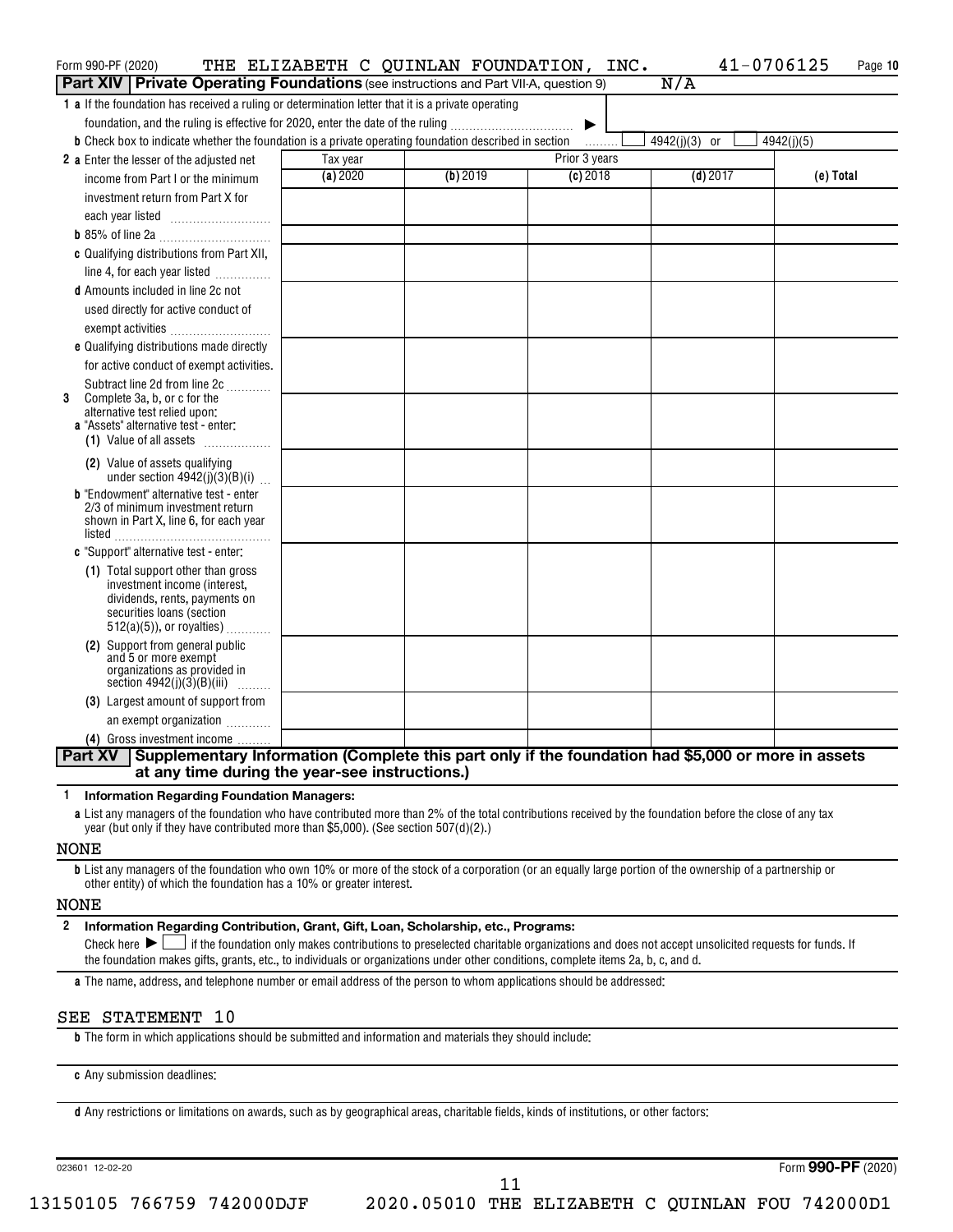| Form 990-PF (2020)                                                                          | THE ELIZABETH C QUINLAN FOUNDATION, INC.                                             |                                      | $41 - 0706125$                                                                                                                                                                                                                                                                                                                                                                                                                                                                  | Page 11  |
|---------------------------------------------------------------------------------------------|--------------------------------------------------------------------------------------|--------------------------------------|---------------------------------------------------------------------------------------------------------------------------------------------------------------------------------------------------------------------------------------------------------------------------------------------------------------------------------------------------------------------------------------------------------------------------------------------------------------------------------|----------|
| <b>Supplementary Information (continued)</b><br><b>Part XV</b>                              |                                                                                      |                                      |                                                                                                                                                                                                                                                                                                                                                                                                                                                                                 |          |
| Grants and Contributions Paid During the Year or Approved for Future Payment<br>$3^{\circ}$ |                                                                                      |                                      |                                                                                                                                                                                                                                                                                                                                                                                                                                                                                 |          |
| Recipient<br>Name and address (home or business)                                            | If recipient is an individual,<br>show any relationship to<br>any foundation manager | Foundation<br>status of<br>recipient | Purpose of grant or<br>contribution                                                                                                                                                                                                                                                                                                                                                                                                                                             | Amount   |
|                                                                                             | or substantial contributor                                                           |                                      |                                                                                                                                                                                                                                                                                                                                                                                                                                                                                 |          |
| a Paid during the year                                                                      |                                                                                      |                                      |                                                                                                                                                                                                                                                                                                                                                                                                                                                                                 |          |
| THE BASILICA LANDMARK                                                                       | NONE                                                                                 | ÞС                                   | ARTS AND HUMANITIES -                                                                                                                                                                                                                                                                                                                                                                                                                                                           |          |
| 88 N 17TH ST                                                                                |                                                                                      |                                      | OPERATING                                                                                                                                                                                                                                                                                                                                                                                                                                                                       |          |
| MINNEAPOLIS, MN 55403-1201                                                                  |                                                                                      |                                      |                                                                                                                                                                                                                                                                                                                                                                                                                                                                                 | 5,000.   |
| CHARITIES REVIEW COUNCIL<br>700 RAYMOND AVE, SUITE 160<br>ST PAUL, MN 55114                 | NONE                                                                                 | ÞС                                   | ARTS AND HUMANITIES -<br>OPERATING                                                                                                                                                                                                                                                                                                                                                                                                                                              | 1,000.   |
|                                                                                             |                                                                                      |                                      |                                                                                                                                                                                                                                                                                                                                                                                                                                                                                 |          |
| CHILDREN'S THEATRE COMPANY<br>2400 THIRD AVE S<br>MINNEAPOLIS, MN 55404                     | NONE                                                                                 | ÞС                                   | ARTS AND HUMANITIES -<br>OPERATING                                                                                                                                                                                                                                                                                                                                                                                                                                              | 3,000.   |
|                                                                                             |                                                                                      |                                      |                                                                                                                                                                                                                                                                                                                                                                                                                                                                                 |          |
| GREYWOLF PRESS<br>250 THIRD AVE N, #600<br>MINNEAPOLIS, MN 55401                            | NONE                                                                                 | ÞС                                   | ARTS AND HUMANITIES -<br>OPERATING                                                                                                                                                                                                                                                                                                                                                                                                                                              | 2,000.   |
|                                                                                             |                                                                                      |                                      |                                                                                                                                                                                                                                                                                                                                                                                                                                                                                 |          |
| <b>GUTHRIE THEATER</b><br>818 SOUTH 2ND STREET<br>MINNEAPOLIS, MN 55415                     | NONE                                                                                 | ÞС                                   | ARTS AND HUMANITIES -<br>OPERATING                                                                                                                                                                                                                                                                                                                                                                                                                                              | 4,000.   |
|                                                                                             |                                                                                      |                                      | $\overline{\phantom{1}}$ $\overline{\phantom{1}}$ $\overline{\phantom{1}}$ $\overline{\phantom{1}}$ $\overline{\phantom{1}}$ $\overline{\phantom{1}}$ $\overline{\phantom{1}}$ $\overline{\phantom{1}}$ $\overline{\phantom{1}}$ $\overline{\phantom{1}}$ $\overline{\phantom{1}}$ $\overline{\phantom{1}}$ $\overline{\phantom{1}}$ $\overline{\phantom{1}}$ $\overline{\phantom{1}}$ $\overline{\phantom{1}}$ $\overline{\phantom{1}}$ $\overline{\phantom{1}}$ $\overline{\$ | 205,000. |
| <b>b</b> Approved for future payment<br><b>NONE</b>                                         |                                                                                      |                                      |                                                                                                                                                                                                                                                                                                                                                                                                                                                                                 |          |
|                                                                                             |                                                                                      |                                      |                                                                                                                                                                                                                                                                                                                                                                                                                                                                                 |          |
|                                                                                             |                                                                                      |                                      |                                                                                                                                                                                                                                                                                                                                                                                                                                                                                 |          |
| Total                                                                                       |                                                                                      |                                      | $\blacktriangleright$ 3b                                                                                                                                                                                                                                                                                                                                                                                                                                                        | 0.       |

023611 12-02-20

Form (2020) **990-PF**

13150105 766759 742000DJF 2020.05010 THE ELIZABETH C QUINLAN FOU 742000D1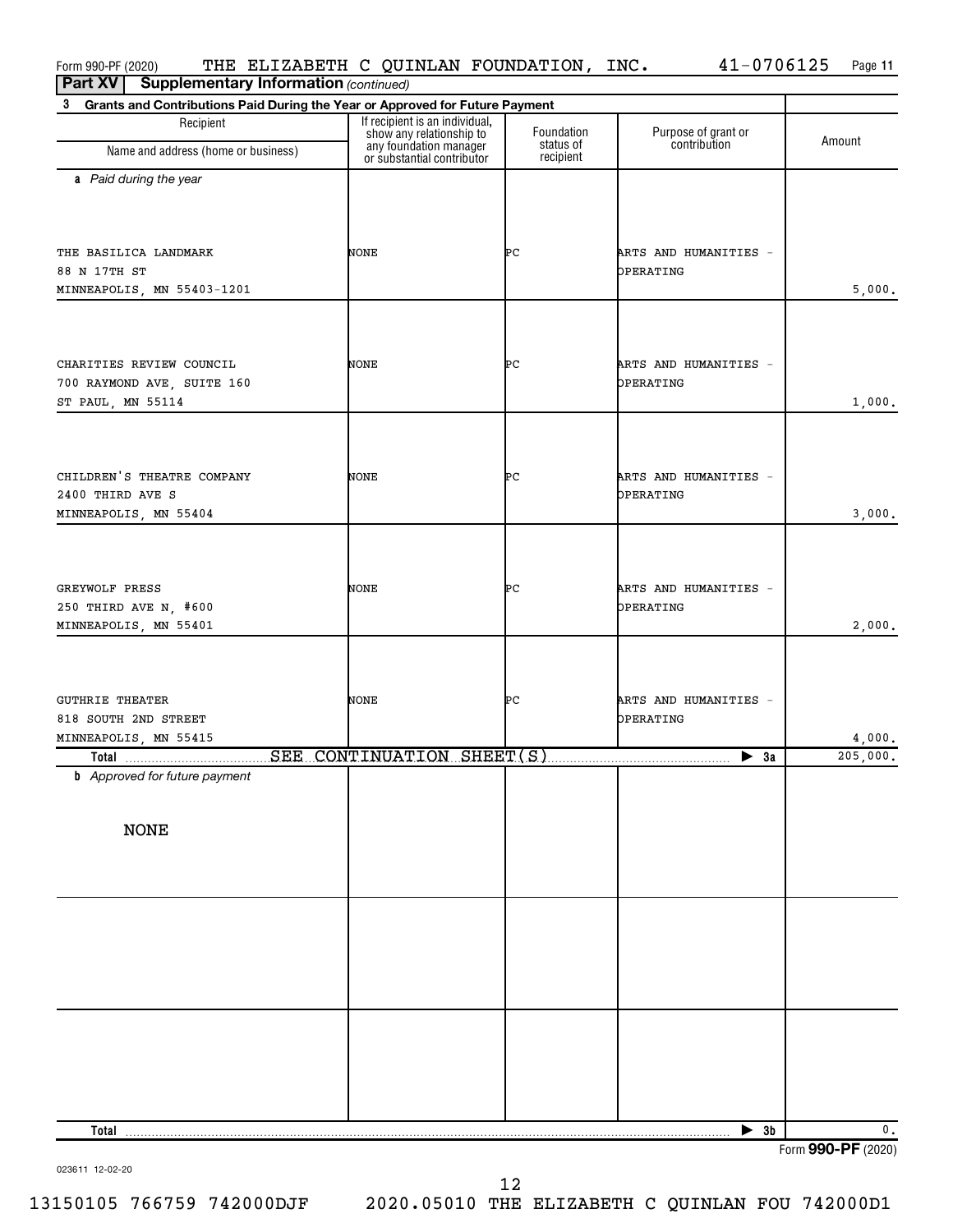## **Part XVI-A Analysis of Income-Producing Activities**

| Enter gross amounts unless otherwise indicated.                                                                                                       |                                | Unrelated business income |                                        | Excluded by section 512, 513, or 514 | (e)                                  |
|-------------------------------------------------------------------------------------------------------------------------------------------------------|--------------------------------|---------------------------|----------------------------------------|--------------------------------------|--------------------------------------|
| 1 Program service revenue:                                                                                                                            | (a)<br><b>Business</b><br>code | (b)<br>Amount             | _ <b>(C)</b><br>Exclu-<br>sion<br>code | (d)<br>Amount                        | Related or exempt<br>function income |
| а                                                                                                                                                     |                                |                           |                                        |                                      |                                      |
| b                                                                                                                                                     |                                |                           |                                        |                                      |                                      |
| c                                                                                                                                                     |                                |                           |                                        |                                      |                                      |
|                                                                                                                                                       |                                |                           |                                        |                                      |                                      |
| e                                                                                                                                                     |                                |                           |                                        |                                      |                                      |
|                                                                                                                                                       |                                |                           |                                        |                                      |                                      |
| Fees and contracts from government agencies<br>a                                                                                                      |                                |                           |                                        |                                      |                                      |
|                                                                                                                                                       |                                |                           |                                        |                                      |                                      |
| 3 Interest on savings and temporary cash                                                                                                              |                                |                           |                                        |                                      |                                      |
|                                                                                                                                                       |                                |                           |                                        |                                      |                                      |
| 4 Dividends and interest from securities                                                                                                              |                                |                           | 14                                     | 112,947.                             |                                      |
| 5 Net rental income or (loss) from real estate:                                                                                                       |                                |                           |                                        |                                      |                                      |
|                                                                                                                                                       |                                |                           |                                        |                                      |                                      |
|                                                                                                                                                       |                                |                           |                                        |                                      |                                      |
| 6 Net rental income or (loss) from personal                                                                                                           |                                |                           |                                        |                                      |                                      |
|                                                                                                                                                       |                                |                           |                                        |                                      |                                      |
| 8 Gain or (loss) from sales of assets other                                                                                                           |                                |                           |                                        |                                      |                                      |
|                                                                                                                                                       |                                |                           | 18                                     | 972.                                 |                                      |
|                                                                                                                                                       |                                |                           |                                        |                                      |                                      |
| 10 Gross profit or (loss) from sales of inventory                                                                                                     |                                |                           |                                        |                                      |                                      |
| 11 Other revenue:                                                                                                                                     |                                |                           |                                        |                                      |                                      |
| а                                                                                                                                                     |                                |                           |                                        |                                      |                                      |
| b                                                                                                                                                     |                                |                           |                                        |                                      |                                      |
| c                                                                                                                                                     |                                |                           |                                        |                                      |                                      |
| d                                                                                                                                                     |                                |                           |                                        |                                      |                                      |
|                                                                                                                                                       |                                |                           |                                        |                                      |                                      |
|                                                                                                                                                       |                                | $\overline{0}$ .          |                                        | 113,919.                             | 0.                                   |
|                                                                                                                                                       |                                |                           |                                        |                                      | 113,919.                             |
| (See worksheet in line 13 instructions to verify calculations.)                                                                                       |                                |                           |                                        |                                      |                                      |
| <b>Part XVI-B</b><br>Relationship of Activities to the Accomplishment of Exempt Purposes                                                              |                                |                           |                                        |                                      |                                      |
| Explain below how each activity for which income is reported in column (e) of Part XVI-A contributed importantly to the accomplishment of<br>Line No. |                                |                           |                                        |                                      |                                      |
| the foundation's exempt purposes (other than by providing funds for such purposes).<br>▼                                                              |                                |                           |                                        |                                      |                                      |
| N/A                                                                                                                                                   |                                |                           |                                        |                                      |                                      |
|                                                                                                                                                       |                                |                           |                                        |                                      |                                      |
|                                                                                                                                                       |                                |                           |                                        |                                      |                                      |
|                                                                                                                                                       |                                |                           |                                        |                                      |                                      |
|                                                                                                                                                       |                                |                           |                                        |                                      |                                      |
|                                                                                                                                                       |                                |                           |                                        |                                      |                                      |
|                                                                                                                                                       |                                |                           |                                        |                                      |                                      |
|                                                                                                                                                       |                                |                           |                                        |                                      |                                      |
|                                                                                                                                                       |                                |                           |                                        |                                      |                                      |
|                                                                                                                                                       |                                |                           |                                        |                                      |                                      |
|                                                                                                                                                       |                                |                           |                                        |                                      |                                      |
|                                                                                                                                                       |                                |                           |                                        |                                      |                                      |
|                                                                                                                                                       |                                |                           |                                        |                                      |                                      |
|                                                                                                                                                       |                                |                           |                                        |                                      |                                      |
|                                                                                                                                                       |                                |                           |                                        |                                      |                                      |
|                                                                                                                                                       |                                |                           |                                        |                                      |                                      |
|                                                                                                                                                       |                                |                           |                                        |                                      |                                      |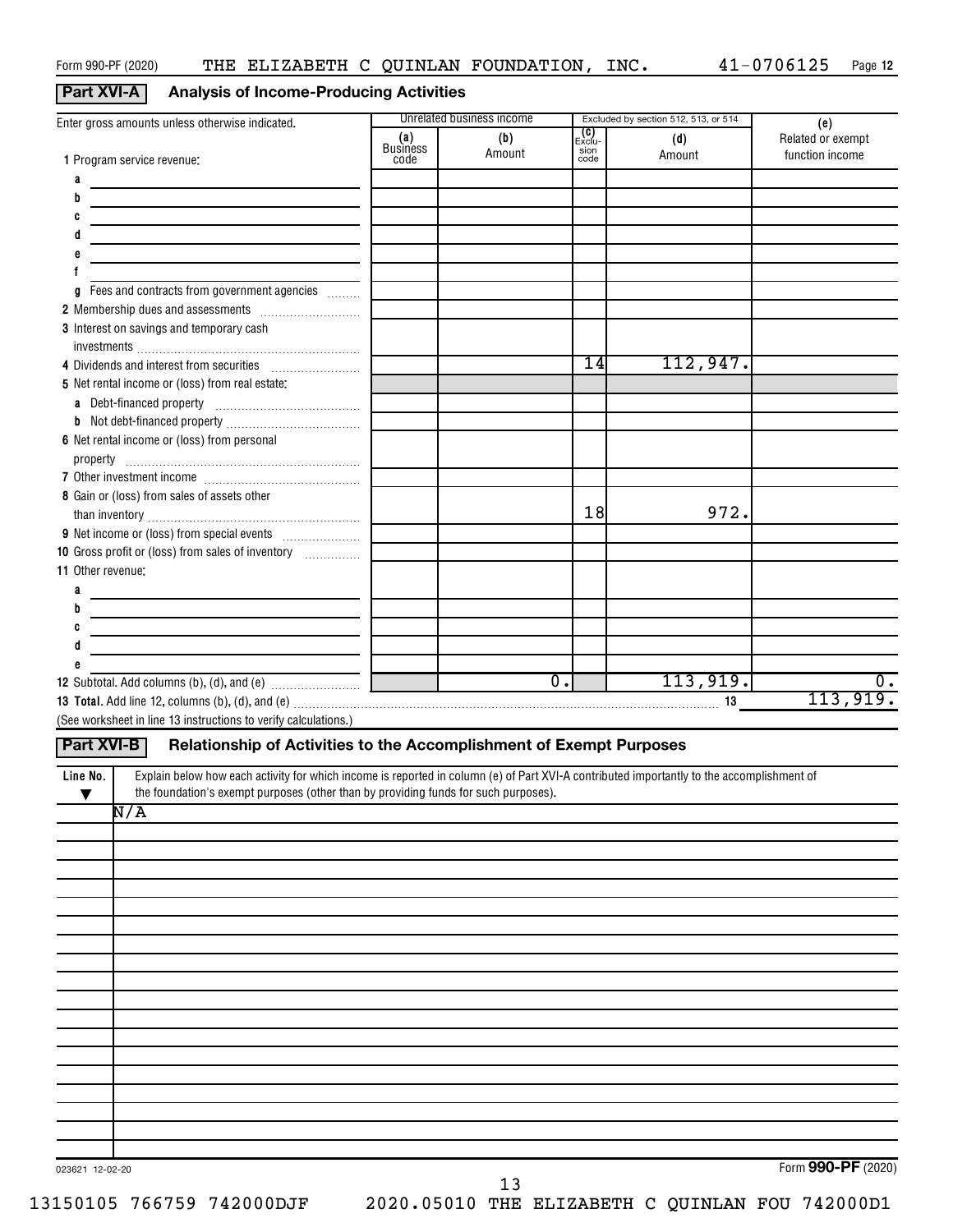| Form 990-PF (2020) |  |  | THE ELIZABETH C QUINLAN FOUNDATION, | INC. | 41-0706125 | Page |
|--------------------|--|--|-------------------------------------|------|------------|------|
|                    |  |  |                                     |      |            |      |

| Form 990-PF (2020) |                                                  |                                                                                                                                                                                                                                                                                                                                       | THE ELIZABETH C QUINLAN FOUNDATION, INC.                                                 |                      |                                               |      |               |                                                                      | 41-0706125                                          |                | Page 13                    |
|--------------------|--------------------------------------------------|---------------------------------------------------------------------------------------------------------------------------------------------------------------------------------------------------------------------------------------------------------------------------------------------------------------------------------------|------------------------------------------------------------------------------------------|----------------------|-----------------------------------------------|------|---------------|----------------------------------------------------------------------|-----------------------------------------------------|----------------|----------------------------|
| <b>Part XVII</b>   |                                                  | <b>Exempt Organizations</b>                                                                                                                                                                                                                                                                                                           | Information Regarding Transfers to and Transactions and Relationships With Noncharitable |                      |                                               |      |               |                                                                      |                                                     |                |                            |
| $\mathbf{1}$       |                                                  | Did the organization directly or indirectly engage in any of the following with any other organization described in section 501(c)                                                                                                                                                                                                    |                                                                                          |                      |                                               |      |               |                                                                      |                                                     | Yes No         |                            |
|                    |                                                  | (other than section $501(c)(3)$ organizations) or in section 527, relating to political organizations?                                                                                                                                                                                                                                |                                                                                          |                      |                                               |      |               |                                                                      |                                                     |                |                            |
|                    |                                                  | a Transfers from the reporting foundation to a noncharitable exempt organization of:                                                                                                                                                                                                                                                  |                                                                                          |                      |                                               |      |               |                                                                      |                                                     |                |                            |
|                    |                                                  | $(1)$ Cash $\ldots$ $\ldots$ $\ldots$ $\ldots$ $\ldots$ $\ldots$ $\ldots$ $\ldots$ $\ldots$ $\ldots$ $\ldots$ $\ldots$ $\ldots$ $\ldots$ $\ldots$ $\ldots$ $\ldots$ $\ldots$ $\ldots$ $\ldots$ $\ldots$ $\ldots$ $\ldots$ $\ldots$ $\ldots$ $\ldots$ $\ldots$ $\ldots$ $\ldots$ $\ldots$ $\ldots$ $\ldots$ $\ldots$ $\ldots$ $\ldots$ |                                                                                          |                      |                                               |      |               |                                                                      | 1a(1)                                               |                | х                          |
|                    |                                                  |                                                                                                                                                                                                                                                                                                                                       |                                                                                          |                      |                                               |      |               |                                                                      | 1a(2)                                               |                | $\overline{\textbf{x}}$    |
|                    |                                                  | <b>b</b> Other transactions:                                                                                                                                                                                                                                                                                                          |                                                                                          |                      |                                               |      |               |                                                                      |                                                     |                |                            |
|                    |                                                  | (1) Sales of assets to a noncharitable exempt organization material content and content and set of assets to a noncharitable exempt organization material content and a set of the set of the set of the set of the set of the                                                                                                        |                                                                                          |                      |                                               |      |               |                                                                      | 1b(1)                                               |                | Χ<br>$\overline{\text{x}}$ |
|                    |                                                  | (2) Purchases of assets from a noncharitable exempt organization [11] match material material material material material material material material material material material material material material material material ma                                                                                                        |                                                                                          |                      |                                               |      |               |                                                                      | 1b(2)                                               |                | $\overline{\textbf{x}}$    |
|                    |                                                  | (3) Rental of facilities, equipment, or other assets [111] match match match match as a set of the assets [11] match match match match match match match match match match match match match match match match match match mat                                                                                                        |                                                                                          |                      |                                               |      |               |                                                                      | 1b(3)<br>1b(4)                                      |                | $\overline{\textbf{x}}$    |
|                    |                                                  | (5) Loans or loan guarantees <b>construction and all any construction</b> construction and all any construction of the state of the state of the state of the state of the state of the state of the state of the state of the stat                                                                                                   |                                                                                          |                      |                                               |      |               |                                                                      | 1b(5)                                               |                | $\overline{\textbf{x}}$    |
|                    |                                                  | (6) Performance of services or membership or fundraising solicitations [11] manufactures and performance of services or membership or fundraising solicitations [11] manufactures and performance of services or membership or                                                                                                        |                                                                                          |                      |                                               |      |               |                                                                      | 1b(6)                                               |                | $\overline{\textbf{x}}$    |
|                    |                                                  |                                                                                                                                                                                                                                                                                                                                       |                                                                                          |                      |                                               |      |               |                                                                      | 1c                                                  |                | $\overline{\texttt{x}}$    |
|                    |                                                  | d If the answer to any of the above is "Yes," complete the following schedule. Column (b) should always show the fair market value of the goods, other assets,                                                                                                                                                                        |                                                                                          |                      |                                               |      |               |                                                                      |                                                     |                |                            |
|                    |                                                  | or services given by the reporting foundation. If the foundation received less than fair market value in any transaction or sharing arrangement, show in                                                                                                                                                                              |                                                                                          |                      |                                               |      |               |                                                                      |                                                     |                |                            |
|                    |                                                  | column (d) the value of the goods, other assets, or services received.                                                                                                                                                                                                                                                                |                                                                                          |                      |                                               |      |               |                                                                      |                                                     |                |                            |
| $(a)$ Line no.     |                                                  | (b) Amount involved                                                                                                                                                                                                                                                                                                                   |                                                                                          |                      | (c) Name of noncharitable exempt organization |      |               | (d) Description of transfers, transactions, and sharing arrangements |                                                     |                |                            |
|                    |                                                  |                                                                                                                                                                                                                                                                                                                                       |                                                                                          | N/A                  |                                               |      |               |                                                                      |                                                     |                |                            |
|                    |                                                  |                                                                                                                                                                                                                                                                                                                                       |                                                                                          |                      |                                               |      |               |                                                                      |                                                     |                |                            |
|                    |                                                  |                                                                                                                                                                                                                                                                                                                                       |                                                                                          |                      |                                               |      |               |                                                                      |                                                     |                |                            |
|                    |                                                  |                                                                                                                                                                                                                                                                                                                                       |                                                                                          |                      |                                               |      |               |                                                                      |                                                     |                |                            |
|                    |                                                  |                                                                                                                                                                                                                                                                                                                                       |                                                                                          |                      |                                               |      |               |                                                                      |                                                     |                |                            |
|                    |                                                  |                                                                                                                                                                                                                                                                                                                                       |                                                                                          |                      |                                               |      |               |                                                                      |                                                     |                |                            |
|                    |                                                  |                                                                                                                                                                                                                                                                                                                                       |                                                                                          |                      |                                               |      |               |                                                                      |                                                     |                |                            |
|                    |                                                  |                                                                                                                                                                                                                                                                                                                                       |                                                                                          |                      |                                               |      |               |                                                                      |                                                     |                |                            |
|                    |                                                  |                                                                                                                                                                                                                                                                                                                                       |                                                                                          |                      |                                               |      |               |                                                                      |                                                     |                |                            |
|                    |                                                  |                                                                                                                                                                                                                                                                                                                                       |                                                                                          |                      |                                               |      |               |                                                                      |                                                     |                |                            |
|                    |                                                  |                                                                                                                                                                                                                                                                                                                                       |                                                                                          |                      |                                               |      |               |                                                                      |                                                     |                |                            |
|                    |                                                  |                                                                                                                                                                                                                                                                                                                                       |                                                                                          |                      |                                               |      |               |                                                                      |                                                     |                |                            |
|                    |                                                  |                                                                                                                                                                                                                                                                                                                                       |                                                                                          |                      |                                               |      |               |                                                                      |                                                     |                |                            |
|                    |                                                  |                                                                                                                                                                                                                                                                                                                                       |                                                                                          |                      |                                               |      |               |                                                                      |                                                     |                |                            |
|                    |                                                  |                                                                                                                                                                                                                                                                                                                                       |                                                                                          |                      |                                               |      |               |                                                                      |                                                     |                |                            |
|                    |                                                  | 2a Is the foundation directly or indirectly affiliated with, or related to, one or more tax-exempt organizations described                                                                                                                                                                                                            |                                                                                          |                      |                                               |      |               |                                                                      |                                                     | $\overline{z}$ |                            |
|                    |                                                  | in section $501(c)$ (other than section $501(c)(3)$ ) or in section 527?                                                                                                                                                                                                                                                              |                                                                                          |                      |                                               |      |               |                                                                      | Yes                                                 |                | $X$ No                     |
|                    |                                                  | <b>b</b> If "Yes," complete the following schedule.                                                                                                                                                                                                                                                                                   |                                                                                          |                      |                                               |      |               |                                                                      |                                                     |                |                            |
|                    |                                                  | (a) Name of organization<br>N/A                                                                                                                                                                                                                                                                                                       |                                                                                          |                      | (b) Type of organization                      |      |               | (c) Description of relationship                                      |                                                     |                |                            |
|                    |                                                  |                                                                                                                                                                                                                                                                                                                                       |                                                                                          |                      |                                               |      |               |                                                                      |                                                     |                |                            |
|                    |                                                  |                                                                                                                                                                                                                                                                                                                                       |                                                                                          |                      |                                               |      |               |                                                                      |                                                     |                |                            |
|                    |                                                  |                                                                                                                                                                                                                                                                                                                                       |                                                                                          |                      |                                               |      |               |                                                                      |                                                     |                |                            |
|                    |                                                  |                                                                                                                                                                                                                                                                                                                                       |                                                                                          |                      |                                               |      |               |                                                                      |                                                     |                |                            |
|                    |                                                  | Under penalties of perjury, I declare that I have examined this return, including accompanying schedules and statements, and to the best of my knowledge                                                                                                                                                                              |                                                                                          |                      |                                               |      |               |                                                                      | May the IRS discuss this                            |                |                            |
| <b>Sign</b>        |                                                  | and belief, it is true, correct, and complete. Declaration of preparer (other than taxpayer) is based on all information of which preparer has any knowledge.                                                                                                                                                                         |                                                                                          |                      |                                               |      |               |                                                                      | return with the preparer<br>shown below? See instr. |                |                            |
| Here               |                                                  |                                                                                                                                                                                                                                                                                                                                       |                                                                                          |                      |                                               |      | PRESIDENT     |                                                                      | $\overline{\text{X}}$ Yes                           |                | No                         |
|                    |                                                  | Signature of officer or trustee                                                                                                                                                                                                                                                                                                       |                                                                                          |                      | Date                                          |      | Title         |                                                                      |                                                     |                |                            |
|                    |                                                  | Print/Type preparer's name                                                                                                                                                                                                                                                                                                            |                                                                                          | Preparer's signature |                                               | Date |               | Check<br>-it                                                         | PTIN                                                |                |                            |
| DOUGLAS J. FAUST,  |                                                  |                                                                                                                                                                                                                                                                                                                                       |                                                                                          |                      |                                               |      | self-employed |                                                                      |                                                     |                |                            |
| Paid               |                                                  | C.P.A.                                                                                                                                                                                                                                                                                                                                |                                                                                          |                      |                                               |      |               |                                                                      | P00167292                                           |                |                            |
| Preparer           |                                                  |                                                                                                                                                                                                                                                                                                                                       | Firm's name CASEY, MENDEN, FAUST & NELSON, P.A.                                          |                      |                                               |      |               | Firm's EIN $\triangleright$ 41-1535741                               |                                                     |                |                            |
| <b>Use Only</b>    |                                                  |                                                                                                                                                                                                                                                                                                                                       | Firm's address > 7900 WEST 78TH STREET, STE 450                                          |                      |                                               |      |               |                                                                      |                                                     |                |                            |
|                    |                                                  |                                                                                                                                                                                                                                                                                                                                       |                                                                                          |                      |                                               |      |               |                                                                      |                                                     |                |                            |
|                    | EDINA, MN 55439-2586<br>Phone no. (952) 946-7900 |                                                                                                                                                                                                                                                                                                                                       |                                                                                          |                      |                                               |      |               |                                                                      |                                                     |                |                            |

| Form 990-PF (2020) |  |
|--------------------|--|

023622 12-02-20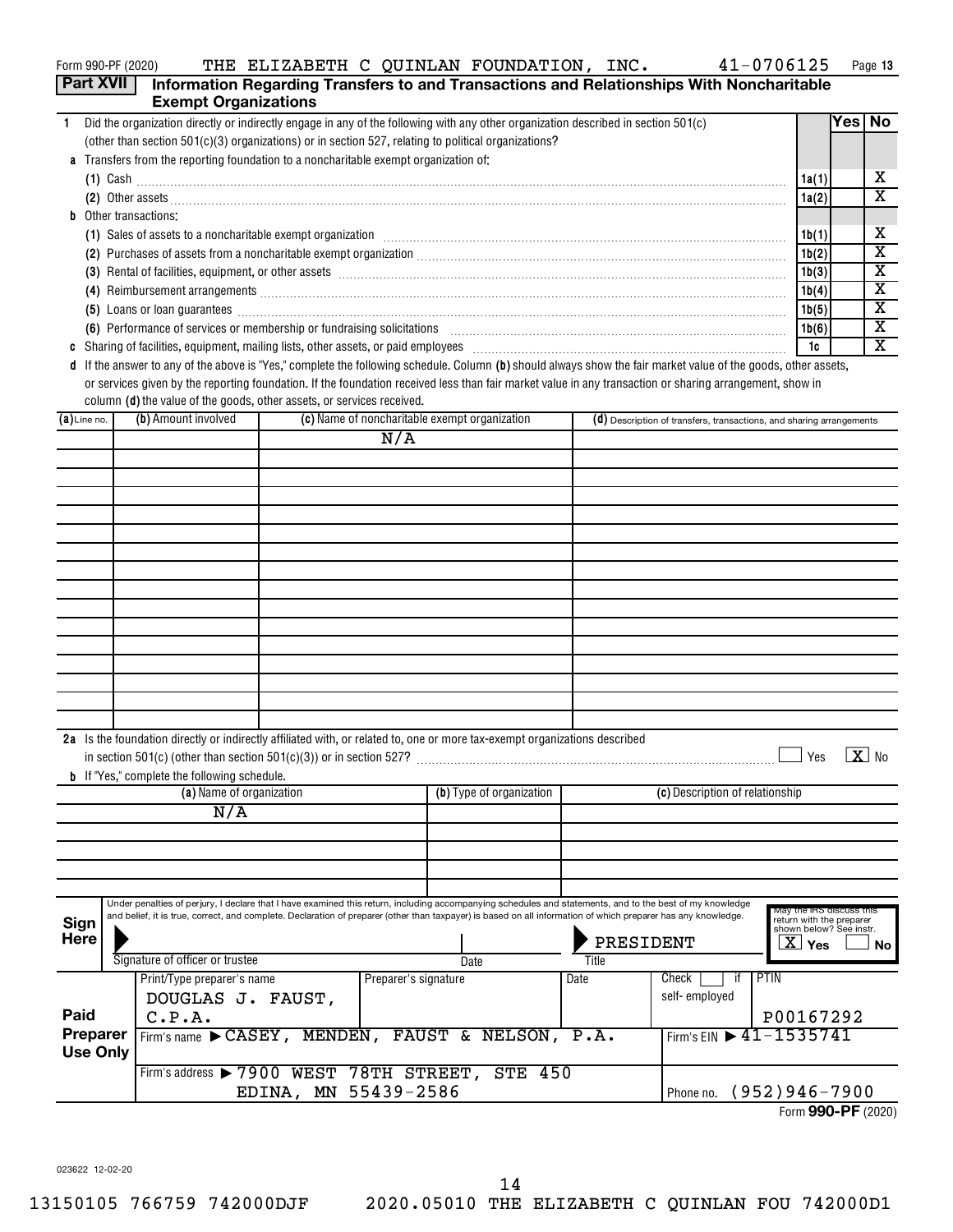| <b>Supplementary Information</b><br>Part XV                                                       |                                                                                      |                         |                                     |          |
|---------------------------------------------------------------------------------------------------|--------------------------------------------------------------------------------------|-------------------------|-------------------------------------|----------|
| 3 Grants and Contributions Paid During the Year (Continuation)                                    |                                                                                      |                         |                                     |          |
| Recipient                                                                                         | If recipient is an individual,<br>show any relationship to<br>any foundation manager | Foundation<br>status of | Purpose of grant or<br>contribution | Amount   |
| Name and address (home or business)                                                               | or substantial contributor                                                           | recipient               |                                     |          |
| HILL MUSEUM AND MANUSCRIPT LIBRARY<br>ST JOHNS' UNIVERSITY PO BOX 73000<br>COLLEGEVILLE, MN 56321 | NONE                                                                                 | ÞС                      | ARTS AND HUMANITIES -<br>OPERATING  | 4,000.   |
| THE LOFT LITERARY CENTER<br>1011 WASHINGTON AVE, STE 200<br>MINNEAPOLIS, MN 55415                 | NONE                                                                                 | ÞС                      | ARTS AND HUMANITIES -<br>OPERATING  | 2,000.   |
| MACPHAIL CENTER FOR MUSIC<br>501 SECOND STREET SOUTH<br>MINNEAPOLIS, MN 55401                     | NONE                                                                                 | ÞС                      | ARTS AND HUMANITIES -<br>OPERATING  | 3,000.   |
| MINNEAPOLIS INSTITUTE OF ARTS<br>2400 THIRD AVE S<br>MINNEAPOLIS, MN 55404                        | NONE                                                                                 | ÞС                      | ARTS AND HUMANITIES -<br>OPERATING  | 4,000.   |
| MINNESOTA CHILDRENS MUSEUM<br>10 WEST 7TH ST<br>ST PAUL, MN 55102                                 | NONE                                                                                 | ÞС                      | ARTS AND HUMANITIES -<br>PROGRAM    | 3,000.   |
| MINNESOTA HISTORICAL SOCIETY<br>345 KELLOGG BLVD<br>ST PAUL, MN 55102                             | NONE                                                                                 | ÞС                      | ARTS AND HUMANITIES -<br>OPERATING  | 2,000.   |
| MINNESOTA OPERA<br>620 N FIRST STREET<br>MINNEAPOLIS, MN 55401                                    | NONE                                                                                 | ÞС                      | ARTS AND HUMANITIES<br>OPERATING    | 4,000.   |
| MINNESOTA ORCHESTRAL SOCIETY<br>1111 NICOLLET MALL<br>MINNEAPOLIS, MN 55403                       | NONE                                                                                 | ÞС                      | ARTS AND HUMANITIES -<br>OPERATING  | 4,000.   |
| MINNESOTA PUBLIC RADIO<br>480 CEDAR STREET<br>ST PAUL, MN 55101                                   | NONE                                                                                 | ÞС                      | ARTS AND HUMANITIES -<br>OPERATING  | 3,000.   |
| PENUMBRA THEATRE COMPANY<br>270 NORTH KENT STREET<br>ST PAUL, MN 55102                            | NONE                                                                                 | ÞС                      | ARTS AND HUMANITIES -<br>OPERATING  | 2,000.   |
| Total from continuation sheets                                                                    |                                                                                      |                         |                                     | 190,000. |

023631 04-01-20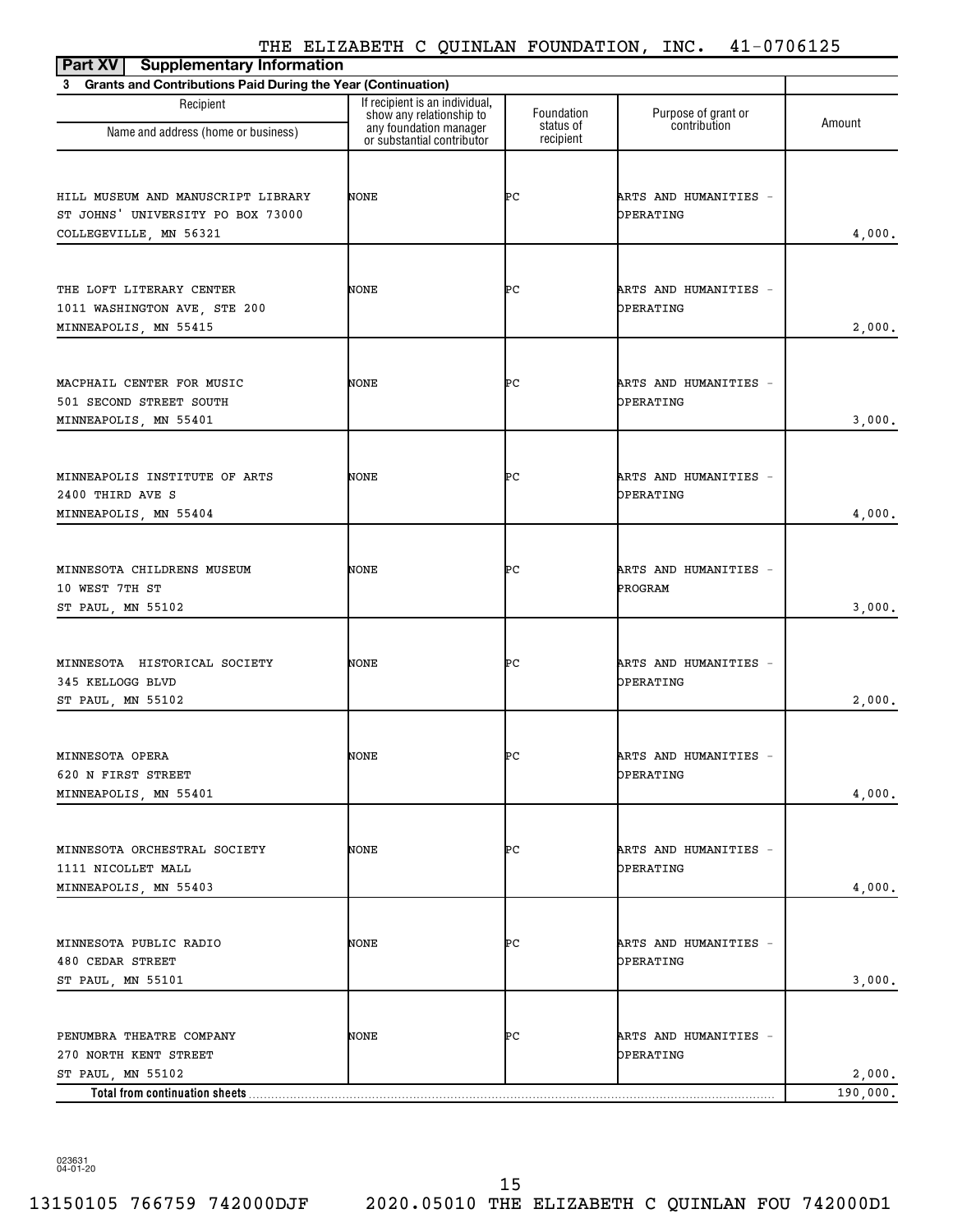| <b>Supplementary Information</b><br>Part XV                                                              |                                                                                      |                         |                                          |         |
|----------------------------------------------------------------------------------------------------------|--------------------------------------------------------------------------------------|-------------------------|------------------------------------------|---------|
| 3 Grants and Contributions Paid During the Year (Continuation)                                           |                                                                                      |                         |                                          |         |
| Recipient<br>Name and address (home or business)                                                         | If recipient is an individual,<br>show any relationship to<br>any foundation manager | Foundation<br>status of | Purpose of grant or<br>contribution      | Amount  |
|                                                                                                          | or substantial contributor                                                           | recipient               |                                          |         |
| ST PAUL CHAMBER ORCHESTRA<br>408 ST PETER STREET<br>ST PAUL, MN 55102                                    | NONE                                                                                 | ÞС                      | ARTS AND HUMANITIES -<br>PROGRAM         | 4,000.  |
| THEATRE LATTE' DA<br>345 13TH AVE NE<br>MINNEAPOLIS, MN 55413                                            | NONE                                                                                 | ÞС                      | ARTS AND HUMANITIES -<br>OPERATING       | 2,000.  |
| TWIN CITIES PUBLIC TELEVISION<br>172 E 4TH ST<br>ST PAUL, MN 55101                                       | NONE                                                                                 | ÞС                      | ARTS AND HUMANITIES -<br>OPERATING       | 3,000.  |
| AMPERSAND FAMILIES<br>2515 WABASH AVENUE, #150<br>ST PAUL, MN 55114                                      | NONE                                                                                 | ÞС                      | SOCIAL HEALTH AND<br>WLEFARE - OPERATING | 3,000.  |
| ASSISTANCE LEAGUE MINNEAPOLIS/ ST<br>PAUL<br>6416 PENN AVE<br>RICHFIELD, MN 55423                        | NONE                                                                                 | ÞС                      | SPCIAL HEALTH AND<br>WELFARE - OPERATING | 2,000.  |
| THE BRIDGE FOR YOUTH<br>1111 WEST 22ND STREET<br>MINNEAPOLIS, MN 55405                                   | NONE                                                                                 | ÞС                      | SOCIAL HEALTH AND<br>WELFARE - OPERATING | 3,000.  |
| CATHOLIC CHARITIES OF THE ARCHDIOCESE<br>OF ST PAUL MPLS<br>1200 2ND AVE S<br>MINNEAPOLIS, MN 55403-2500 | NONE                                                                                 | ÞС                      | SOCIAL HEALTH AND<br>WELFARE - OPERATING | 15,000. |
| CENTRO GUADALUPANO<br>2424 18TH AVE S<br>MINNEAPOLIS, MN 55404                                           | NONE                                                                                 | ÞС                      | SOCIAL HEALTH AND<br>WELFARE - OPERATING | 1,000.  |
| CHILDRENS LAW CENTER<br>450 SYNDICATE ST<br>ST PAUL, MN 55104                                            | NONE                                                                                 | ÞС                      | SOCIAL HEALTH AND<br>WELFARE - OPERATING | 3,000.  |
| ENGLISH LEARNING CENTER<br>2315 CHICAGO AVE<br>MINNEAPOLIS, MN 55404<br>Total from continuation sheets.  | NONE                                                                                 | ÞС                      | SOCIAL HEALTH AND<br>WELFARE - OPERATING | 2,000.  |

023631 04-01-20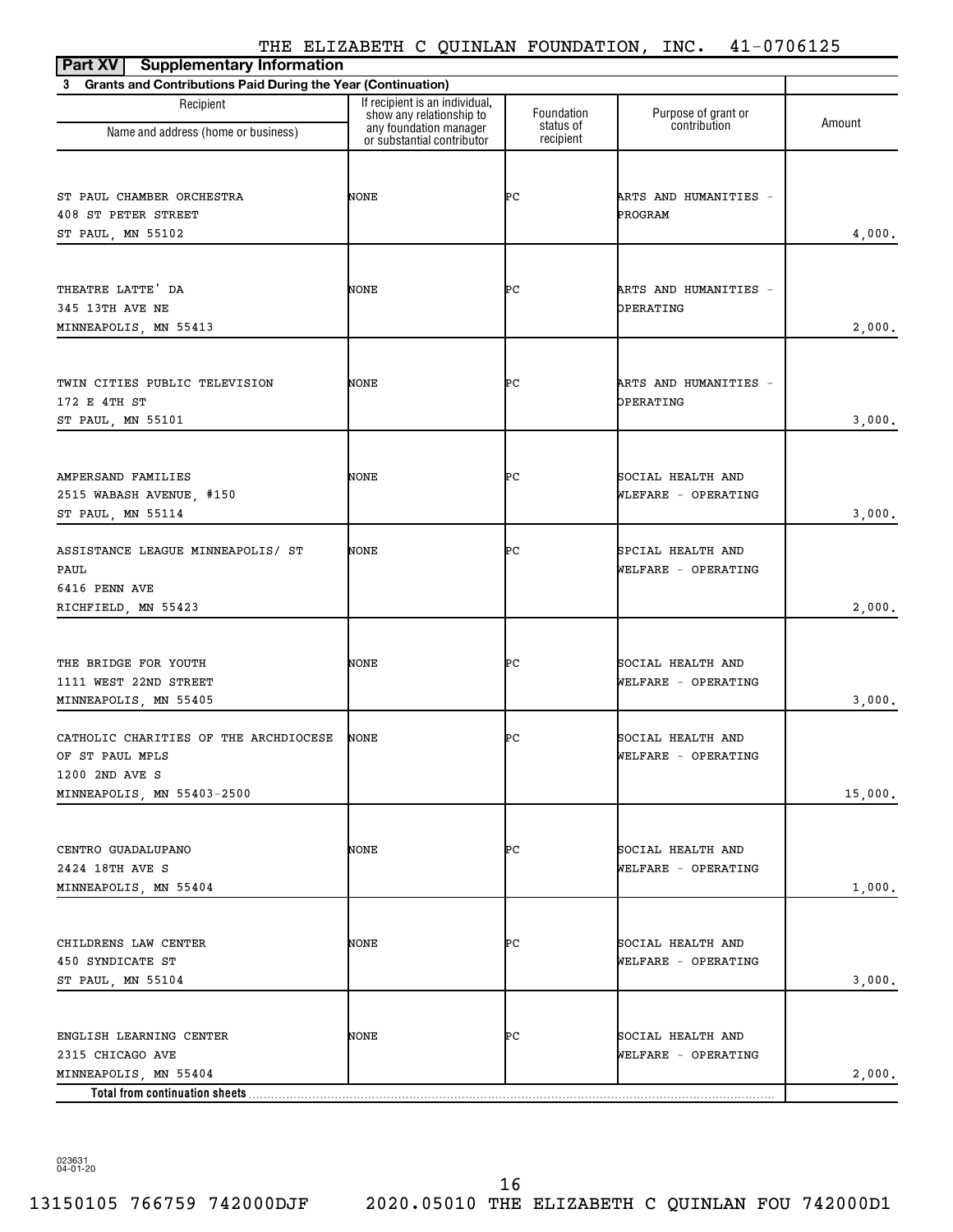| <b>Supplementary Information</b><br>Part XV                    |                                                                                      |                         |                                     |         |
|----------------------------------------------------------------|--------------------------------------------------------------------------------------|-------------------------|-------------------------------------|---------|
| 3 Grants and Contributions Paid During the Year (Continuation) |                                                                                      |                         |                                     |         |
| Recipient                                                      | If recipient is an individual,<br>show any relationship to<br>any foundation manager | Foundation<br>status of | Purpose of grant or<br>contribution | Amount  |
| Name and address (home or business)                            | or substantial contributor                                                           | recipient               |                                     |         |
|                                                                |                                                                                      |                         |                                     |         |
| THE FAMILY PARTNERSHIP                                         | NONE                                                                                 | ÞС                      | SOCIAL HEALTH AND                   |         |
| 414 SOUTH 8TH STREET                                           |                                                                                      |                         | WELFARE - PROGRAM                   |         |
| MINNEAPOLIS, MN 55404                                          |                                                                                      |                         |                                     | 3,000.  |
| GIRLS SCOUTS MINNESOTA & WISCONSIN                             | NONE                                                                                 | ÞС                      | SOCIAL HEALTH AND                   |         |
| RIVER VALLEYS                                                  |                                                                                      |                         | WELFARE - OPERATING                 |         |
| 400 RIOBERT ST                                                 |                                                                                      |                         |                                     |         |
| ST PAUL, MN 55107                                              |                                                                                      |                         |                                     | 3,000.  |
|                                                                |                                                                                      |                         |                                     |         |
|                                                                |                                                                                      |                         |                                     |         |
| GREATER TWIN CITIES UNITED WAY                                 | NONE                                                                                 | ÞС                      | SOCIAL HEALTH AND                   |         |
| 404 SOUTH 8TH STREET                                           |                                                                                      |                         | WELFARE - OPERATING                 |         |
| MINNEAPOLIS, MN 55404                                          |                                                                                      |                         |                                     | 15,000. |
|                                                                |                                                                                      |                         |                                     |         |
| GUILD INCORPORATED                                             | NONE                                                                                 | ÞС                      | SOCIAL HEALTH AND                   |         |
| 130 S WABASHA ST                                               |                                                                                      |                         | WELFARE - OPERATING                 |         |
| ST PAUL, MN 55107                                              |                                                                                      |                         |                                     | 5,000.  |
|                                                                |                                                                                      |                         |                                     |         |
|                                                                |                                                                                      |                         |                                     |         |
| HOSPITALITY HOUSE YOUTH DEVELOPMENT                            | NONE                                                                                 | ÞС                      | SOCIAL HEALTH AND                   |         |
| PO BOX 11008, 1200 LOGAN AVE N                                 |                                                                                      |                         | WLEFARE - PROGRAM                   |         |
| MINNEAPOLIS, MN 55411                                          |                                                                                      |                         |                                     | 3,000.  |
|                                                                |                                                                                      |                         |                                     |         |
| THE JEREMIAH PROGRAM                                           | NONE                                                                                 | ÞС                      | SOCIAL HEALTH AND                   |         |
| 1510 LAUREL ST                                                 |                                                                                      |                         | WELFARE - OPERATING                 |         |
| MINNEAPOLIS, MN 55403                                          |                                                                                      |                         |                                     | 3,000.  |
|                                                                |                                                                                      |                         |                                     |         |
| LITTLE BROTHERS - FRIENDS OF THE                               | NONE                                                                                 | ÞС                      | SOCIAL HEALTH AND                   |         |
| ELDERLY                                                        |                                                                                      |                         | WELFARE - OPERATING                 |         |
| 1845 EAST LAKE STREET<br>MINNEAPOLIS, MN 55407                 |                                                                                      |                         |                                     | 3,000.  |
|                                                                |                                                                                      |                         |                                     |         |
| NATIONAL ALLIANCE ON MENTAL ILLNESS                            | NONE                                                                                 | ÞС                      | SOCIAL HEALTH AND                   |         |
| MΝ                                                             |                                                                                      |                         | WELFARE - OPERATING                 |         |
| 1910 UNIVERSITY AVE W STE 400                                  |                                                                                      |                         |                                     |         |
| ST PAUL, MN 55104                                              |                                                                                      |                         |                                     | 4,000.  |
|                                                                |                                                                                      |                         |                                     |         |
| OUR LADY OF PEACE                                              | NONE                                                                                 | ÞС                      | SOCIAL HEALTH AND                   |         |
| 2076 ST ANTHONY AVE                                            |                                                                                      |                         | WELFARE - OPERATING                 |         |
| ST PAUL, MN 55104                                              |                                                                                      |                         |                                     | 4,000.  |
|                                                                |                                                                                      |                         |                                     |         |
| PEOPLE INCORPORATED                                            | NONE                                                                                 | ÞС                      | SOCIAL HEALTH AND                   |         |
| 2060 CENTRE POINTE BLVD, #3                                    |                                                                                      |                         | WELFARE - PROGRAM                   |         |
| ST PAUL, MN 55120                                              |                                                                                      |                         |                                     | 5,000.  |
| Total from continuation sheets                                 |                                                                                      |                         |                                     |         |
|                                                                |                                                                                      |                         |                                     |         |

023631 04-01-20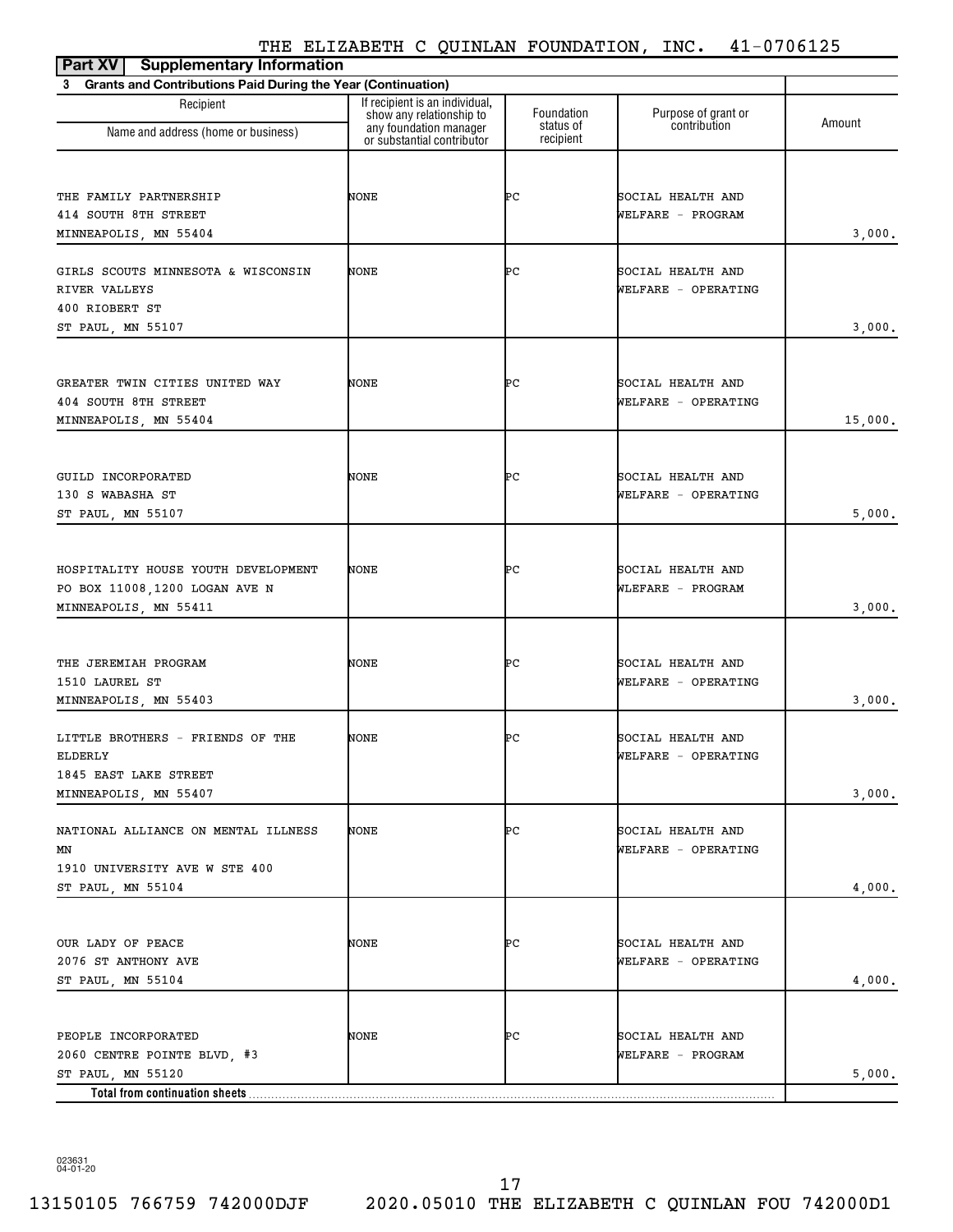| <b>Supplementary Information</b><br>Part XV                                                                      |                                                                                      |                         |                                                                               |         |
|------------------------------------------------------------------------------------------------------------------|--------------------------------------------------------------------------------------|-------------------------|-------------------------------------------------------------------------------|---------|
| 3 Grants and Contributions Paid During the Year (Continuation)                                                   |                                                                                      |                         |                                                                               |         |
| Recipient                                                                                                        | If recipient is an individual,<br>show any relationship to<br>any foundation manager | Foundation<br>status of | Purpose of grant or<br>contribution                                           | Amount  |
| Name and address (home or business)                                                                              | or substantial contributor                                                           | recipient               |                                                                               |         |
| PROJECT FOR PRIDE IN LIVING INC<br>1035 E FRANKLIN AVE<br>MINNEAPOLIS, MN 55404                                  | NONE                                                                                 | ÞС                      | SOCIAL HEALTH AND<br>WELFARE - OPERATING                                      | 5,000.  |
| ST DAVID'S CENTER FOR CHILD & FAMILY<br><b>DEVELOPMENT</b><br>3395 PLYMOUTH RD<br>MINNETONKA, MN 55305           |                                                                                      | ÞС                      | SOCIAL HEALTH AND<br>WELFARE - PROGRAM                                        | 5,000.  |
| ST MARYS HEALTH CLINICS<br>184 RANDOLPH AVE<br>ST PAUL, MN 55105                                                 |                                                                                      | ÞС                      | SOCIAL HEALTH AND<br>WELFARE - OPERATING                                      | 5,000.  |
| ST STEPHENS HUMAN SERVICES<br>2309 NICOLLET AVE S<br>MINNEAPOLIS, MN 55404                                       |                                                                                      | ÞС                      | SOCIAL HEALTH AND<br>WELFARE - OPERATING                                      | 5,000.  |
| TUBMAN<br>3111 FIRST AVE S<br>MINNEAPOLIS, MN 55404                                                              |                                                                                      | ÞС                      | SOCIAL HEALTH AND<br>WELFARE - OPERATING                                      | 4,000.  |
| WASHBURN CENTER FOR CHILDREN<br>1100 GLENWOOD AVE<br>MINNEAPOLIS, MN 55405                                       |                                                                                      | ÞС                      | SOCIAL HEALTH AND<br>WELFARE $-$ \$5,000<br>OPERATING AND \$25,000<br>CAPITAL | 30,000. |
| WILDERNESS INQUIRY<br>808 14TH AVE SE<br>MINNEAPOLIS, MN 55414-1516                                              |                                                                                      | ÞС                      | SOCIAL HEALTH AND<br>WELFARE - OPERATING                                      | 2,000.  |
| YOUTH FRONTIERS INC<br>5215 EDINA INDUSTRIAL BLVD, STE 400<br>MINNEAPOLIS, MN 55439                              |                                                                                      | ÞС                      | SOCIAL HEALTH AND<br>WELFARE - OPERATING                                      | 4,000.  |
| CRISTO RAY JESUIT HIGH SCHOOL<br>2924 4TH AVE S<br>MINNEAPOLIS, MN 55408                                         |                                                                                      | ÞС                      | EDUCATION - OPERATING                                                         | 10,000. |
| GREATER MINNEAPOLIS CRISIS NURSERY<br>4544 4TH AVE S<br>MINNEAPOLIS, MN 55419<br>Total from continuation sheets. | NONE                                                                                 | ÞС                      | SOCIAL HEALTH AND<br>WELFARE - OPERATING                                      | 3,000.  |

023631 04-01-20

18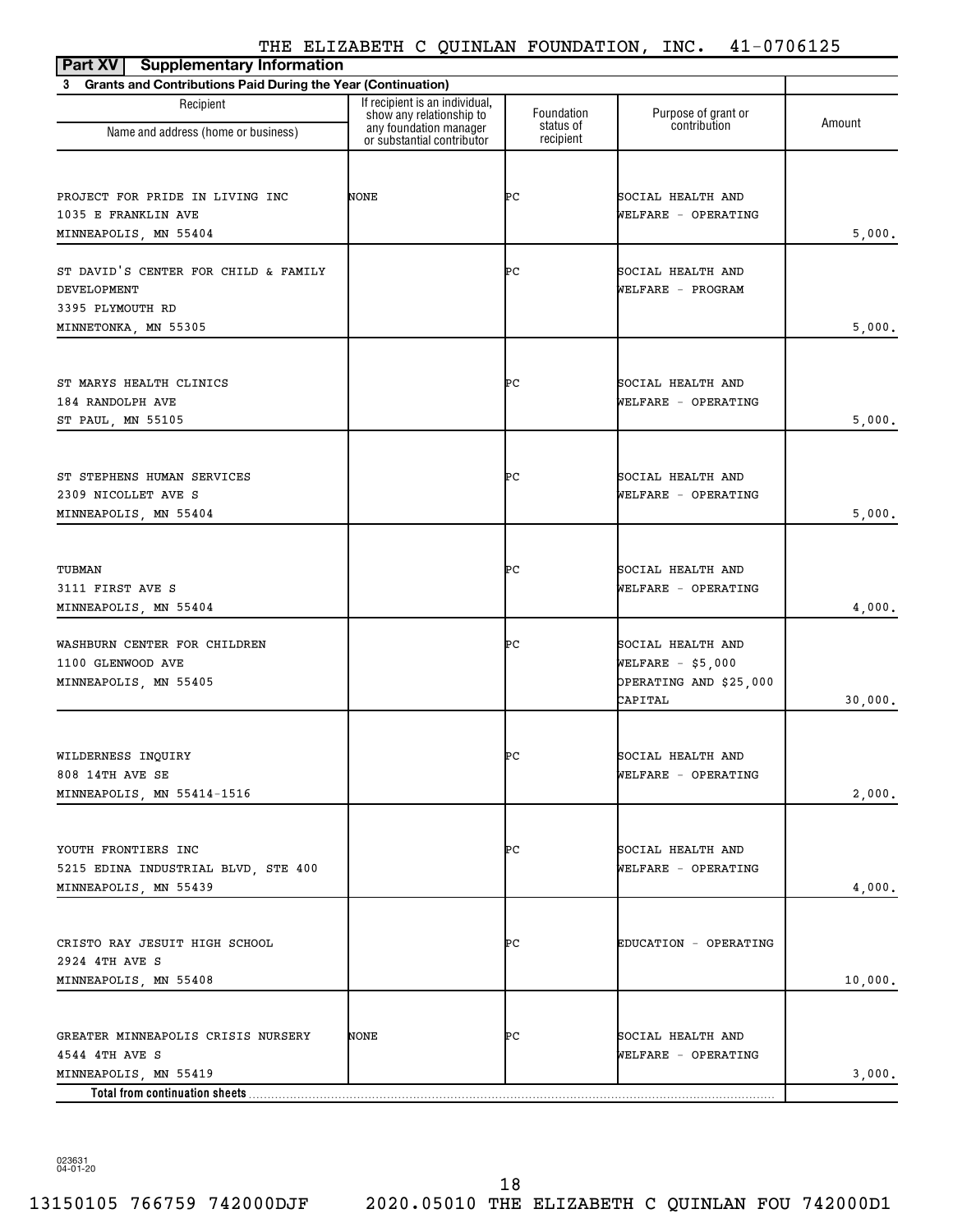| DIVIDENDS AND INTEREST FROM SECURITIES<br>(A)<br>(B)<br><b>REVENUE</b><br>NET INVEST-<br>PER BOOKS<br>MENT INCOME<br>$0$ .<br>10,048.<br>10,048.<br>102,899.<br>102,899.<br>О.<br>112,947.<br>112,947.<br>0.<br><b>ACCOUNTING FEES</b><br>(B)<br>(C)<br><b>NET</b><br>INVEST-<br><b>ADJUSTED</b><br>MENT INCOME<br>NET INCOME<br>0.<br>0.<br>TAXES | <b>STATEMENT</b><br>1<br>(C)<br><b>ADJUSTED</b><br>NET INCOME<br><b>STATEMENT</b><br>2<br>(D)<br><b>CHARITABLE</b><br>PURPOSES<br>1,895.<br>1,895.<br><b>STATEMENT</b><br>3 |
|----------------------------------------------------------------------------------------------------------------------------------------------------------------------------------------------------------------------------------------------------------------------------------------------------------------------------------------------------|-----------------------------------------------------------------------------------------------------------------------------------------------------------------------------|
|                                                                                                                                                                                                                                                                                                                                                    |                                                                                                                                                                             |
|                                                                                                                                                                                                                                                                                                                                                    |                                                                                                                                                                             |
|                                                                                                                                                                                                                                                                                                                                                    |                                                                                                                                                                             |
|                                                                                                                                                                                                                                                                                                                                                    |                                                                                                                                                                             |
|                                                                                                                                                                                                                                                                                                                                                    |                                                                                                                                                                             |
|                                                                                                                                                                                                                                                                                                                                                    |                                                                                                                                                                             |
|                                                                                                                                                                                                                                                                                                                                                    |                                                                                                                                                                             |
|                                                                                                                                                                                                                                                                                                                                                    |                                                                                                                                                                             |
|                                                                                                                                                                                                                                                                                                                                                    |                                                                                                                                                                             |
| (B)<br>(C)<br><b>INVEST-</b><br><b>ADJUSTED</b><br>NET<br>MENT INCOME<br>NET INCOME                                                                                                                                                                                                                                                                | (D)<br>CHARITABLE<br><b>PURPOSES</b>                                                                                                                                        |
| 41.<br>0.                                                                                                                                                                                                                                                                                                                                          | 4,044.<br>1,551.                                                                                                                                                            |
| 41.                                                                                                                                                                                                                                                                                                                                                | 5,595.                                                                                                                                                                      |
|                                                                                                                                                                                                                                                                                                                                                    | <b>STATEMENT</b><br>4                                                                                                                                                       |
| (C)<br>(B)<br><b>ADJUSTED</b><br>NET INCOME                                                                                                                                                                                                                                                                                                        | (D)<br>CHARITABLE<br><b>PURPOSES</b>                                                                                                                                        |
| 148.<br>142.<br>41.<br>20.<br>577.                                                                                                                                                                                                                                                                                                                 | 1,329.<br>1,274.<br>369.<br>180.<br>5,708.                                                                                                                                  |
|                                                                                                                                                                                                                                                                                                                                                    | 8,860.                                                                                                                                                                      |
| PER BOOKS<br>1,477.<br>1,416.<br>410.<br>200.<br>5,765.                                                                                                                                                                                                                                                                                            | OTHER EXPENSES<br>NET INVEST-<br>MENT INCOME<br>9, 268.<br>928.                                                                                                             |

}}}}}}}}}}}}}}}}}}}}}}}}}}}}}}}}}}}}}}}} }}}}}}}}}}

13150105 766759 742000DJF 2020.05010 THE ELIZABETH C QUINLAN FOU 742000D1

19

STATEMENT(S) 1, 2, 3, 4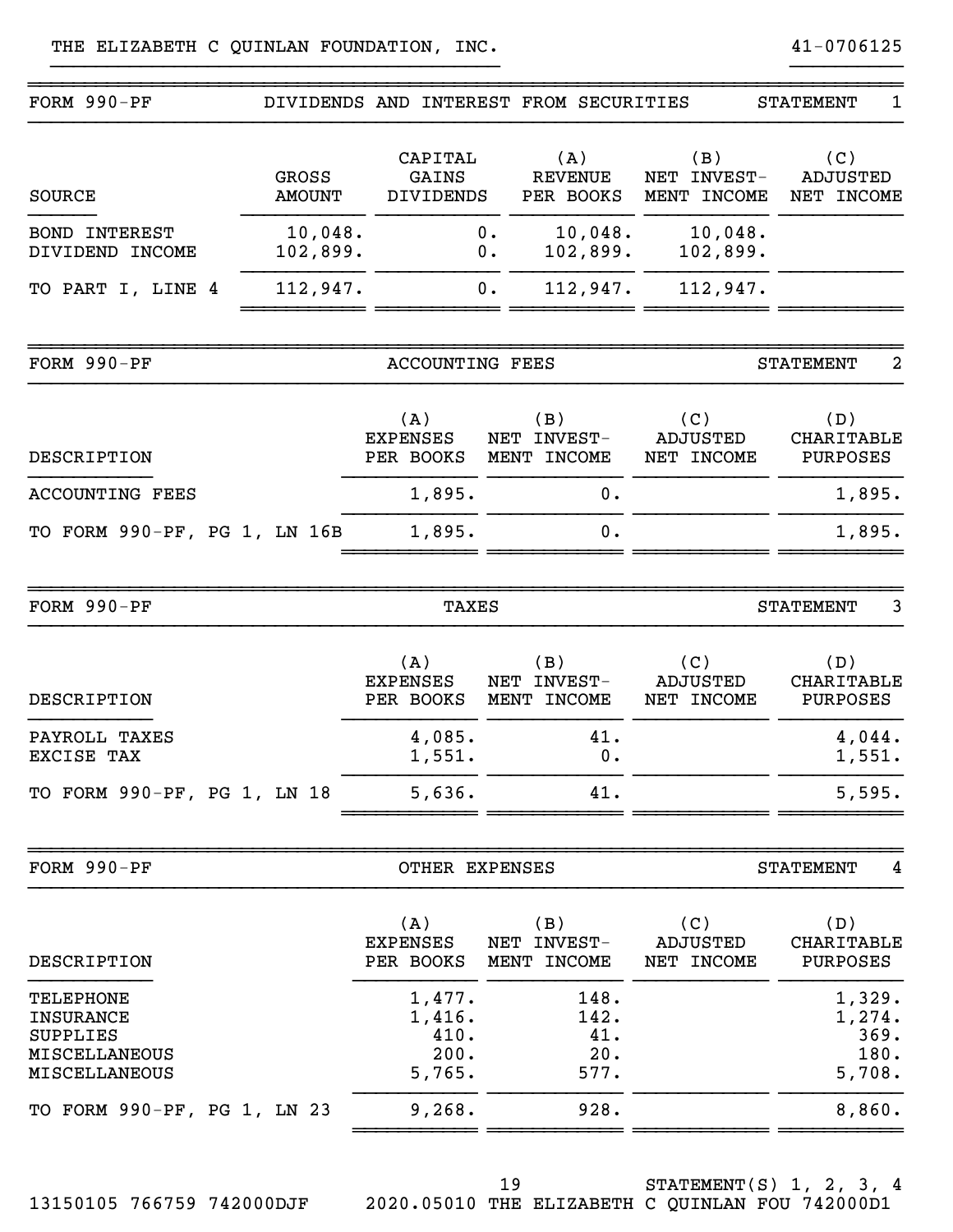| FORM 990-PF                                      |                            | U.S. AND STATE/CITY GOVERNMENT OBLIGATIONS | 5<br><b>STATEMENT</b>              |
|--------------------------------------------------|----------------------------|--------------------------------------------|------------------------------------|
| DESCRIPTION                                      | U.S.<br>GOV'T              | <b>OTHER</b><br>GOV'T<br><b>BOOK VALUE</b> | <b>FAIR MARKET</b><br><b>VALUE</b> |
| U.S.AND STATE GOVERNMENT<br>OBLIGATIONS          | X                          | 226,297.                                   | 226, 297.                          |
| TOTAL U.S. GOVERNMENT OBLIGATIONS                |                            | 226, 297.                                  | 226, 297.                          |
| TOTAL STATE AND MUNICIPAL GOVERNMENT OBLIGATIONS |                            |                                            |                                    |
| TOTAL TO FORM 990-PF, PART II, LINE 10A          |                            | 226, 297.                                  | 226, 297.                          |
| FORM $990-PF$                                    | CORPORATE STOCK            |                                            | 6<br><b>STATEMENT</b>              |
| DESCRIPTION                                      |                            | <b>BOOK VALUE</b>                          | <b>FAIR MARKET</b><br><b>VALUE</b> |
| INVESTMENTS - CORPORATE STOCK                    |                            | 100,082.                                   | 121,078.                           |
| TOTAL TO FORM 990-PF, PART II, LINE 10B          |                            | 100,082.                                   | 121,078.                           |
| FORM $990-PF$                                    | OTHER INVESTMENTS          |                                            | 7<br><b>STATEMENT</b>              |
| DESCRIPTION                                      | <b>VALUATION</b><br>METHOD | <b>BOOK VALUE</b>                          | <b>FAIR MARKET</b><br><b>VALUE</b> |
| INVESTMENTS - MUTUAL FUNDS                       | <b>COST</b>                | 3,465,905.                                 | 5,961,813.                         |
| TOTAL TO FORM 990-PF, PART II, LINE 13           |                            | 3,465,905.                                 | 5,961,813.                         |
| FORM 990-PF                                      | OTHER LIABILITIES          |                                            | 8<br><b>STATEMENT</b>              |
| DESCRIPTION                                      |                            | BOY AMOUNT                                 | EOY AMOUNT                         |
| DEFERRED TAX<br>EXCISE TAX PAYABLE               |                            | 10,900.<br>2,472.                          | 10,900.<br>0.                      |
| TOTAL TO FORM 990-PF, PART II, LINE 22           |                            | 13,372.                                    | 10,900.                            |
|                                                  |                            |                                            |                                    |

}}}}}}}}}}}}}}}}}}}}}}}}}}}}}}}}}}}}}}}} }}}}}}}}}}

20

STATEMENT(S) 5, 6, 7, 8 13150105 766759 742000DJF 2020.05010 THE ELIZABETH C QUINLAN FOU 742000D1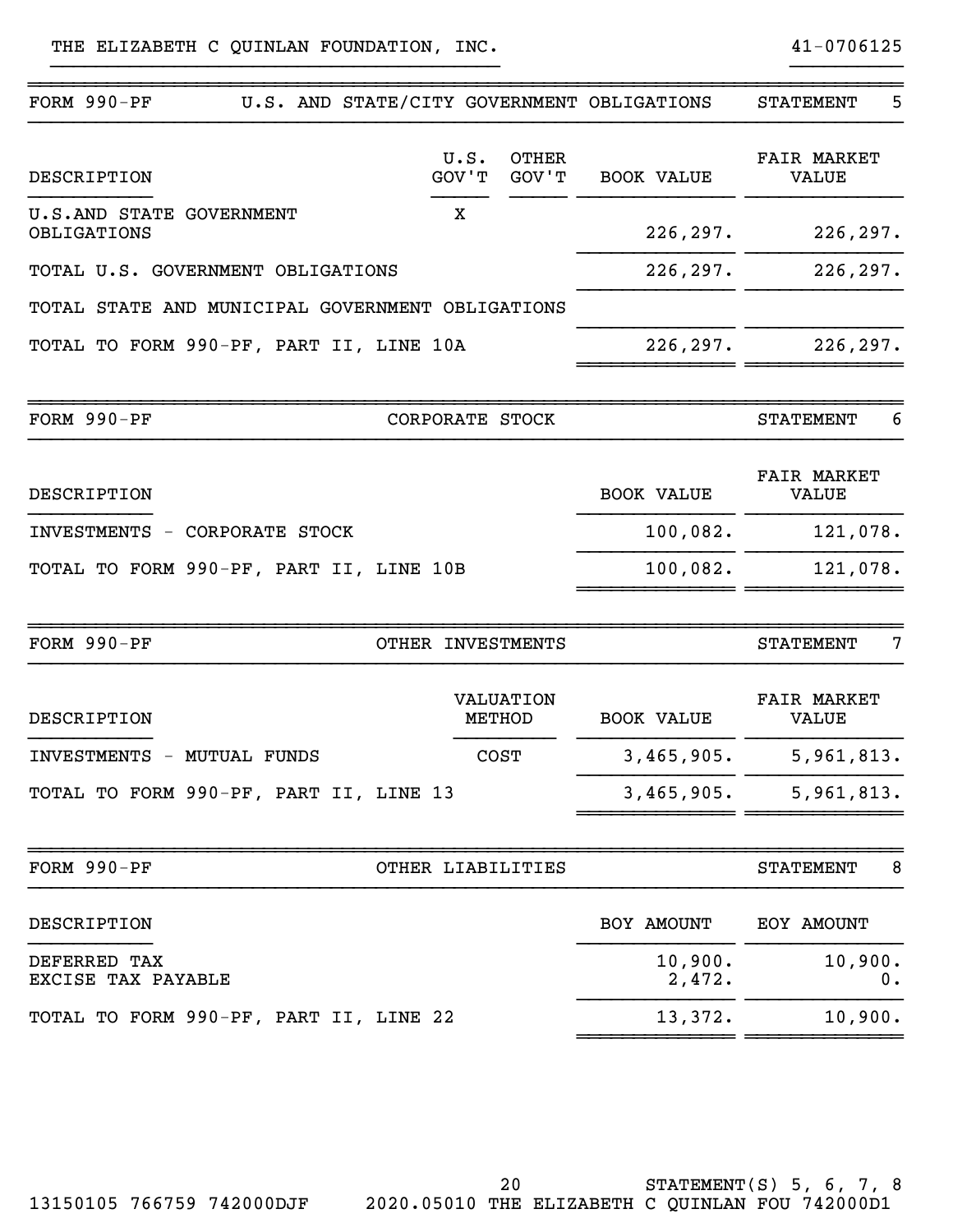| FORM 990-PF PART VIII - LIST OF OFFICERS, DIRECTORS STATEMENT<br>TRUSTEES AND FOUNDATION MANAGERS             |                                                 |                |          | 9     |  |
|---------------------------------------------------------------------------------------------------------------|-------------------------------------------------|----------------|----------|-------|--|
| TITLE AND      COMPEN-    BEN PLAN EXPENSE<br>AVRG HRS/WK     SATION      CONTRIB ACCOUNT<br>NAME AND ADDRESS | TITLE AND COMPEN- BEN PLAN EXPENSE              |                | EMPLOYEE |       |  |
| LUCIA LAHIFF CRANE<br>801 TWELVE OAKS CENTER DRIVE SUITE<br>805 B<br>WAYZATA, MN 55391                        | PRESIDENT/TREASURER/TRUSTE<br>5.00              |                | 0. 0. 0. |       |  |
| KATHLEEN L BUDGE<br>801 TWELVE OAKS CENTER DRIVE SUITE<br>805 B<br>WAYZATA, MN 55391                          | VICE PRES/TRUSTEE<br>1.00                       |                | 0.       | 0. 0. |  |
| KATHLEEN LESLIE<br>801 TWELVE OAKS CENTER DRIVE SUITE<br>805 B<br>WAYZATA, MN 55391                           | <b>TRUSTEE</b><br>1.00                          | 0.             | 0.       | 0.    |  |
| VINCENT GRUNDMAN<br>801 TWELVE OAKS CENTER DRIVE SUITE<br>805 B<br>WAYZATA, MN 55391                          | <b>TRUSTEE</b><br>1.00                          | $\mathbf{0}$ . |          | 0. 0. |  |
| KATHRYN H. IVERSON<br>801 TWELVE OAKS CENTER DRIVE SUITE<br>805 B<br>WAYZATA, MN 55391                        | <b>FOUNDATION MANAGER</b><br>$26.00$ 52,503. 0. |                |          | 0.    |  |
| <b>BRIAN BUDGE</b><br>801 TWELVE OAKS CENTER DRIVE SUITE<br>805 B<br>WAYZATA, MN 55391                        | SECRETARY/TRUSTEE<br>1.00                       |                | 0.<br>0. | 0.    |  |
| TOTALS INCLUDED ON 990-PF, PAGE 6, PART VIII                                                                  |                                                 | 52,503.        | 0.       | 0.    |  |

}}}}}}}}}}}}}}}}}}}}}}}}}}}}}}}}}}}}}}}} }}}}}}}}}}

STATEMENT(S) 9 13150105 766759 742000DJF 2020.05010 THE ELIZABETH C QUINLAN FOU 742000D1 21